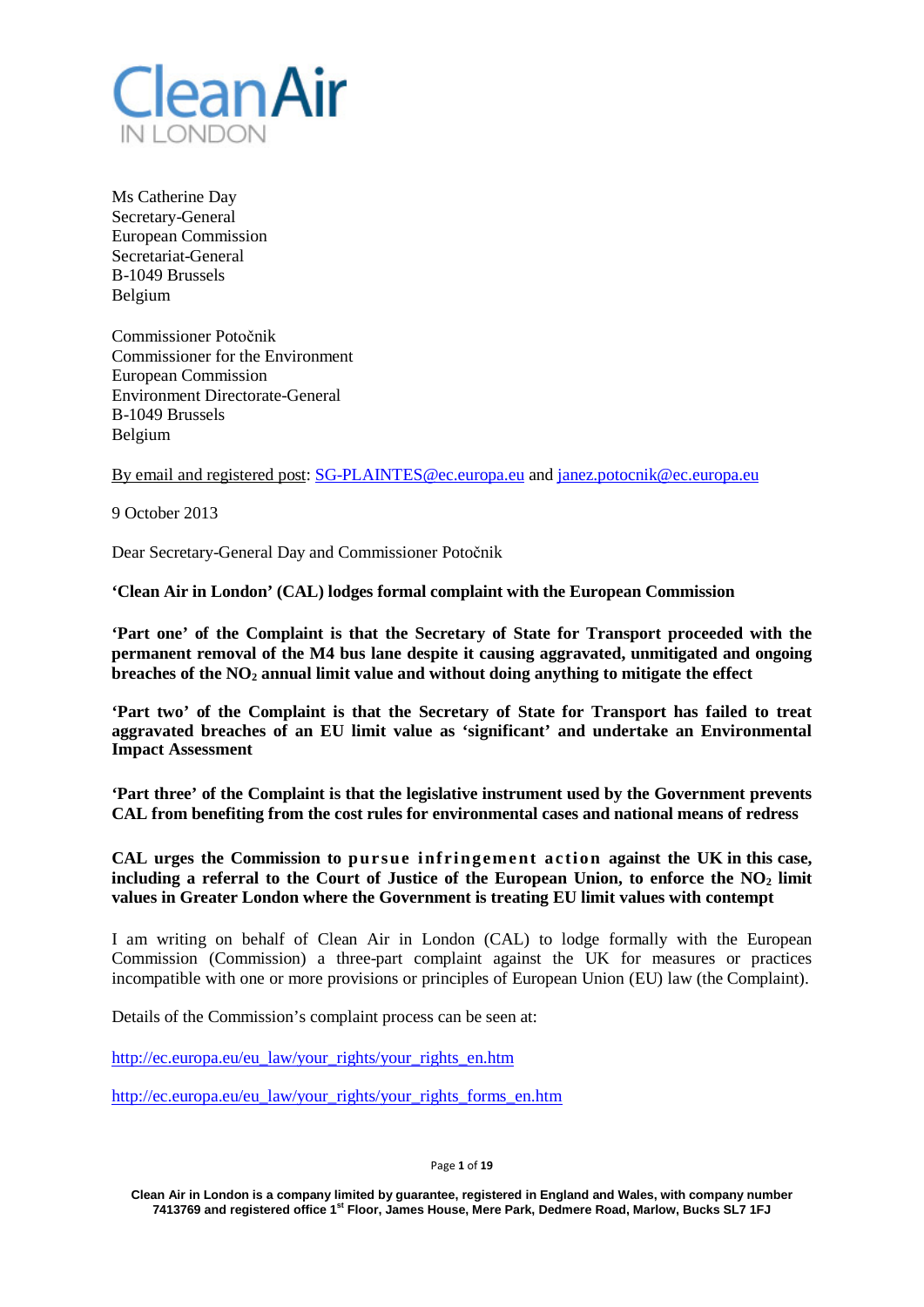

'Part one' of the Complaint is that the Secretary of State for Transport proceeded with the permanent removal of the M4 bus lane despite it causing aggravated, unmitigated and ongoing breaches of the NO2 annual limit value with breaches projected to continue into 2014 (or beyond). Worse, the Secretary of State for Transport decided not to undertake any mitigation.

'Part two' of the Complaint is that the Secretary of State for Transport has failed to treat aggravated breaches of an EU limit value as 'significant' and undertake an Environmental Impact Assessment. Worse, the Secretary of State for Transport decided not even to hold a consultation or inquiry.

'Part three' of the Complaint is that the legislative instrument used by the Government prevents CAL from benefiting from the cost rules for environmental cases and seeking national means of redress. Worse, the Government's failure to undertake an EIA, which could have been challenged with such benefits, makes the current situation particularly egregious.

In assessing the seriousness of the complaint, please consider that:

- 1. 2013 is the Commission's 'Year of Air';
- 2. Greater London has the highest concentrations of  $NO<sub>2</sub>$  of any capital city in Europe and the Government's report on air pollution in the UK in 2012 highlights the ongoing problem;
- 3. no time extension has been sought for Greater London;
- 4. the Supreme Court has declared the NO<sub>2</sub> annual limit value to be breached in the Greater London zone;
- 5. the Government has decided deliberately to exceed the  $NO<sub>2</sub>$  annual limit value after it has been attained and worsened NO2 above the annual limit value (knowing *'the scheme would have a high compliance risk'*);
- 6. the Government has not warned those affected by these breaches;
- 7. the Government has not undertaken a single mitigation measure to protect those affected;
- 8. the Mayor of London did not even bother to lodge an objection to the Government;
- 9. the Government has gone to considerable lengths to avoid a consultation or inquiry and minimise the chance of a legal challenge; and
- 10. and last but not least, the Secretary of State's decision on 2 September 2013 to proceed with the permanent removal of the M4 bus lane was taken when the Commission is hopefully in the final stages of discussions with the UK about possible infraction action for breaching the  $NO<sub>2</sub>$  annual limit value in 16 zones including Greater London.

CAL urges the Commission to pursue infringement action against the UK in this case relating to the M4 bus lane, including a referral to the Court of Justice of the European Union, to enforce the NO<sub>2</sub> limit values in Greater London where the Government is treating EU limit values with contempt. Please 'throw the rule book' at the UK. Please note the UK Government refers to 'receptors' not people or locations.

**For the avoidance of doubt, CAL is requesting that this complaint be investigated and pursued separately** and in addition to wider infraction action against the UK to enforce NO<sub>2</sub> limit values **including in Greater London**.

Page **2** of **19**

**Clean Air in London is a company limited by guarantee, registered in England and Wales, with company number 7413769 and registered office 1st Floor, James House, Mere Park, Dedmere Road, Marlow, Bucks SL7 1FJ**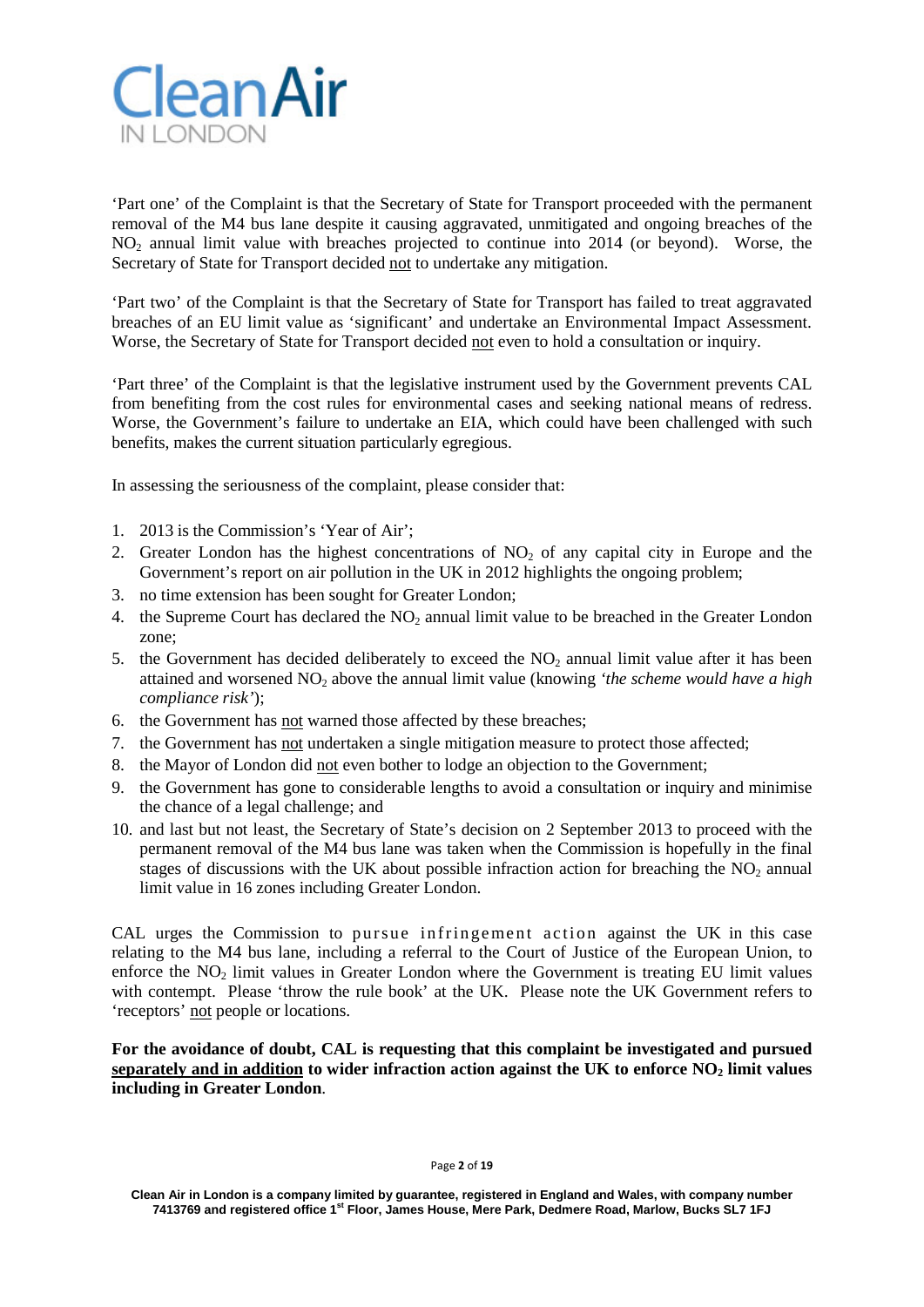

In accordance with the rules of the Commission, please will the Secretary-General of the Commission acknowledge receipt of this Complaint within 15 working days of receipt (providing an official reference number) and examine it within one month regarding the decision to classify it as a complaint. I understand that the Commission will endeavour to take a decision on the substance (either to open infringement proceedings or to close the case) within 12 months of registration of a complaint with its Secretariat-General.

CAL would welcome a meeting with Commissioner Potočnik and/or his senior team or the Secretariat-General to discuss this Complaint. Harrision Grant Solicitors are acting for CAL.

#### **Background**

#### A. M4 bus lane – timing and process

The 'M4 bus lane' was introduced on 1 January 1999 to give buses, coaches and taxis – particularly from Heathrow airport – their own lane, if they wished to use it, to travel eastbound into London on the M4 motorway (Exhibits 1 and 2). There is a detailed timeline in note 1 in the Appendix.

Philip Hammond, Secretary of State for Transport, announced the suspension of the M4 bus lane on 4 October 2010. This announcement seems to have been made without proper consideration being given to the environmental and public health impacts and/or statutory protections. There have been two subsequent Secretaries of State for Transport i.e. Justine Greening and Patrick McLoughlin.

The Highways Agency (HA) is an Executive Agency of the Department for Transport (DfT) which is responsible for operating, maintaining and improving the strategic road network in England on behalf of the Secretary of State for Transport. The M4 bus lane was suspended temporarily by the HA on 24 December 2010 and has remained suspended since that time. The legal arrangements temporarily suspending the M4 bus lane expire on 9 October 2013 and cannot be extended thereafter. It must therefore be reinstated on 10 October 2013 unless permanently removed.

CAL has written to the HA and/or the Secretary of State for Transport several times over the last 18 months objecting to the suspension of the M4 bus lane and its permanent removal creating aggravated, unmitigated and ongoing breaches of the  $NO<sub>2</sub>$  annual limit value. These communications included letters dated 15 May 2012 (Exhibit 3), 3 October 2012 (Exhibit 4) and 17 May 2013 (Exhibit 5) (which received a reply dated 19 June 2013; Exhibit 6). CAL and the London Borough of Hounslow (which had also objected to the permanent suspension of the M4 bus lane) met the HA on 18 September 2012. Despite CAL's letters and the meeting, CAL received no substantive response from the HA to its concerns until 7 August 2013 when the HA sent it an 'Environmental Assessment Report' (EAR) dated May 2013 (Exhibit 7). After requesting further information from the HA on 7 August, CAL received some from the HA on 14 August (Exhibit 8) and a letter on 21 August (Exhibit 9) stating "The Secretary of State is satisfied that the proposal should proceed and has decided that this Order should be made as published in draft in April [2012]". **CAL note: the HA stated April 2011 but meant April 2012.** CAL received further emails of explanation on 20 September (Exhibit 10), 2 October (Exhibit 11) and 4 October (Exhibit 12).

#### Page **3** of **19**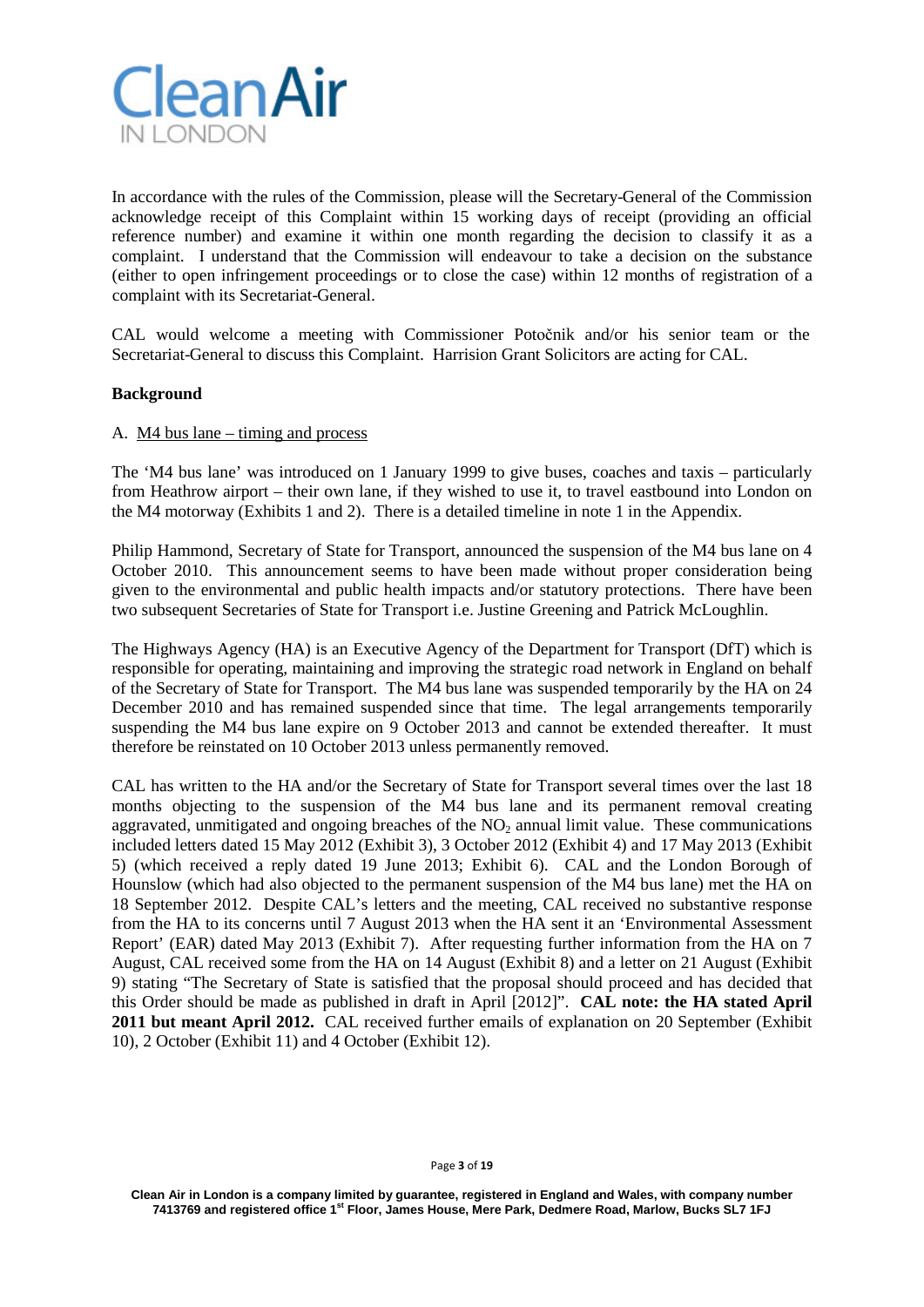

Harrison Grant Solicitors wrote to the Secretary of State for Transport on 23 August 2013 (Exhibit 13) inviting him to reconsider his decision. No response has been received.

## B. M4 bus lane – impacts

An HA briefing note (Exhibit 14) on a report on the impact of the suspension of the M4 bus lane dated 5 April 2012 (Exhibit 15), estimated a journey saving of 44 seconds per vehicle during the morning peak period (6am to 10am) and 1 minute 18 seconds for the total journey times for all lanes averaged to provide a per lane, per vehicle journey time saving throughout the day.

The same HA briefing note also stated "Concentrations at receptors near the M4 bus lane [are] predicted to be higher with the suspension of the M4 bus lane. This is probably due to more [diesel] buses and coaches moving away from what was the bus lane (lane 3) to lanes 1 and 2. All these type vehicles are now restricted to lanes 1 and 2 which are closer to the receptors. Average speeds are now shown to be higher without the bus lane in operation which would have contributed to higher concentrations. There has also been an increase in traffic in 2011 compared to 2010." **CAL comment: Please note that motorists in the UK 'drive on the left' of the road.** 

The EAR dated May 2013 mentioned above was prepared for the HA by consultants Hyder Halcrow and sent to CAL on 7 August 2013. The report compared modelled  $NO<sub>2</sub>$  annual mean concentrations for calendar 2011 with and without the M4 bus lane. The results of the air quality modelling were analysed in section 4.7 of the EAR (from page 16 to 18) and summarised in Table 4-9 on page 17 of the EAR. The conclusions included that:

- all 784 receptors modelled would experience a deterioration in air quality (paragraph 4.7.3) (i.e. and increase in  $NO<sub>2</sub>$  concentrations), relative to the position if the M4 bus lane were in place;
- '450 receptors exceeded the EU Limit Values/AQS Objectives in either scenario' (paragraph 4.7.2). It seems therefore that over 300 receptors would move from below the  $NO<sub>2</sub>$  limit value to above it); and
- 35 receptors which would be below the  $NO<sub>2</sub>$  annual limit value with the M4 bus lane in place would exceed it without it (when the concentrations modelled in both scenarios were rounded to the nearest whole number i.e. 40 micrograms per cubic metre  $(\mu g/m^3)$  and 41  $\mu g/m^3$  in this case).

#### **CAL comment: Please note that these effects are likely to be fairly accurate given the HA and its consultants were able to measure actual NO<sub>2</sub> concentrations without the bus lane and compare them with concentrations beforehand.**

In essence therefore, successive Secretaries of State and the HA have reduced average journey times by about one minute for motorists on the eastbound carriageway of the M4 while worsening air pollution for hundreds and perhaps thousands of people year-round and breaching EU air quality laws at 35 or more locations.

More detailed information about the timeline and information released can be seen in note 1 in the Appendix. Please contact CAL if you wish to see any of the items referred to therein.

Page **4** of **19**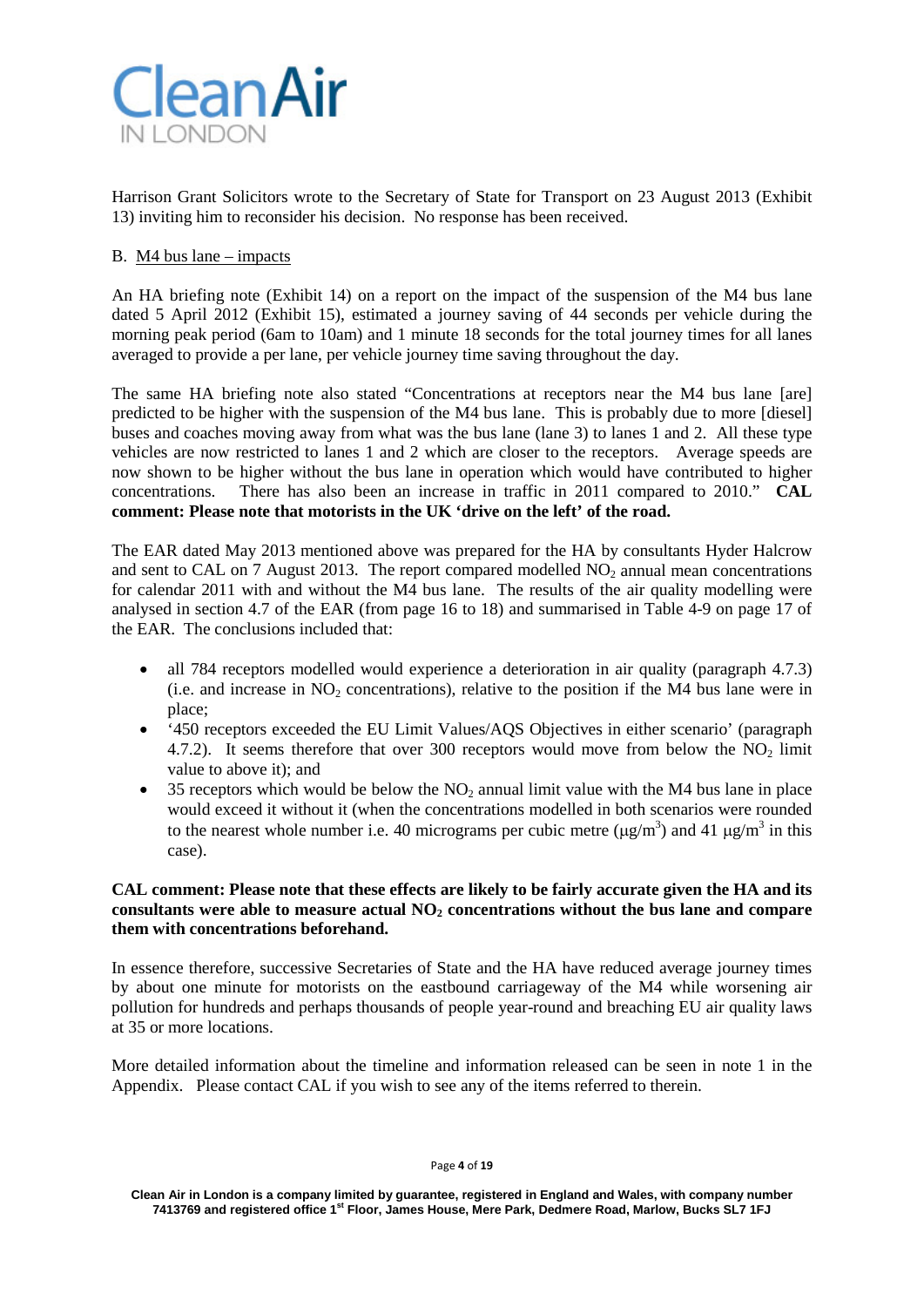

#### **'Part one' of the Complaint: Aggravated, unmitigated and ongoing breaches**

'Part one' of the Complaint is that the Secretary of State for Transport proceeded with the permanent removal of the M4 bus lane despite it causing aggravated, unmitigated and ongoing breaches of the NO2 annual limit value with breaches projected to continue into 2014. Worse, the Secretary of State for Transport decided not to undertake any mitigation.

As you know, limit values are at the heart of Directive 2008/50/EC on ambient air quality and cleaner air for Europe. Limit values must be attained within a given period and not exceeded thereafter; and apply everywhere in ambient air (i.e. outdoor air in the troposphere excluding workplaces to which members of the public do not have regular access) with three specific exclusions (Annex III). The requirements are absolute in order to protect public health and proportional i.e. it is likely to be much easier to mitigate the effects causing one breach than many. Air pollution may not be worsened where it exceeds limit values. Legal references are provided in note 6 in the Appendix. Note that the UK's Environment Act 1995 introduced the concept of 'receptors' which is not repeated in EU law.

It is clear from the HA's own EAR (Exhibit 7) on the impact of the removal of the bus lane, which provides details of  $NO<sub>2</sub>$  concentrations at a series of receptors in an area neighbouring the bus lane, that suspending and/or removing the M4 bus lane has caused the UK to breach Directive 2008/50/EC. As above, the EAR admits that "all receptors would experience a deterioration in air quality", and that for 35 of those receptors, this deterioration would have the effect of taking concentrations above the  $NO<sub>2</sub>$  annual limit value (pages 16 to 18 of the EAR).

CAL received a letter from the Highways Agency dated 21 August 2013 (Exhibit 9) stating:

*"This area has been in breach of Environment Act, s 86 (Air Quality) and objective thresholds set in the UK Air Quality (England) (Amendment) 2002, since the Air Quality Management Area was declared by Hounslow in 2002. The air quality assessment in accordance with advice set out in IAN 175/13 Compliance Risk Assessment has identified that the scheme would have a high compliance risk in respect of the EU Directive on ambient air quality. Our analysis concludes that the changes in nitrogen dioxide are small and will return to pre-proposal levels within two years, and therefore the impact on air quality on suspending the bus lane is concluded not to be significant."* See paragraph 5c.**CAL emphasis.**

*"The main alternative would be to reinstate the bus lane, however this would reverse the benefits experienced since it was suspended and would not achieve the Agency's objective to improve journey time reliability. Another alternative would be to introduce some form of car sharing however such lanes are not part of Department for Transport policy, there is no evidence that they would be effective in managing air quality, and any such lane would be enforced by the Police and therefore its effectiveness would be outside our control. We have also investigated whether a barrier could shield residents from pollutants, but the evidence from on-road tests elsewhere is that this would be unlikely to be effective."* See paragraph 5d.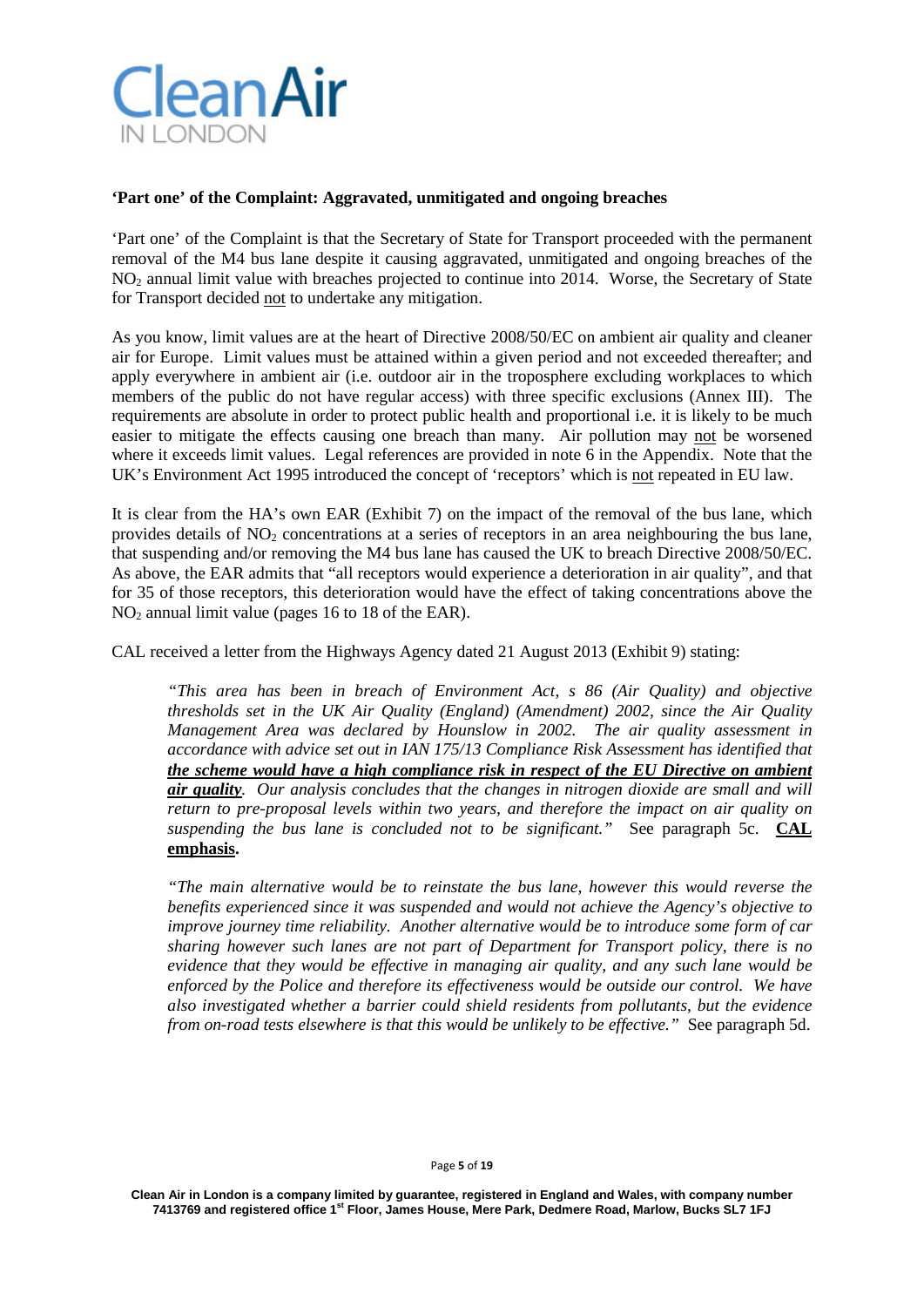

*"…The EAR considers a full range of air quality mitigation measures, and concludes that the only feasibly measure would be to reduce the speed limit at this location. Such a measure would reverse some of the journey time savings experienced since this bus lane was* 

*suspended, would rely on the Police to enforce, and might not improve air quality significantly."* See paragraph 5f.

*"In view of the above considerations, the Secretary of State is satisfied that the proposal should proceed and has decided that this Order should be made as published in draft in April 2011."* See paragraph 6.

The facts are straightforward i.e. the  $NO<sub>2</sub>$  annual limit value at 35 locations (and perhaps over 300), having been attained by 31 December 2010 or projected to be attained by 31 December 2011, was exceeded in calendar  $2011$  and  $NO<sub>2</sub>$  concentrations worsened above the limit value at 450 locations. No mitigation is being undertaken to ameliorate these impacts in part or whole.

The Government has not followed guidance from Environmental Protection UK titled 'Development Control Planning For Air Quality (2010 Update)' (Exhibit 16) which states:

*Do air quality impacts 'Lead to a breach or significant worsening of a breach of an EU Limit Value; cause a new breach to occur, or introduce new exposure into an exceedance area? If yes, 'Air quality is an overriding consideration'.* See Figure 1 on page 23. **CAL emphasis.**

The recommendation for an 'overriding consideration' is to *'Require mitigation measures to remove 'overriding' impacts. If the impact is still 'overriding', there should be a strong presumption for a recommendation for refusal on air quality grounds'.* See Table 7 on page 22.

'Part one' of the Complaint is that the Secretary of State for Transport has caused aggravated, unmitigated and ongoing breaches of the  $NO<sub>2</sub>$  annual limit value in Greater London i.e. a zone for which no time extension has been sought and the Supreme Court has declared to be in breach of the NO<sub>2</sub> annual limit value. Please take account of the 10 exacerbating considerations on page 2.

## **'Part two' of the Complaint: failure to conduct an Environmental Impact Assessment**

'Part two' of the Complaint is that the Secretary of State for Transport has failed to treat aggravated breaches of an EU limit value as 'significant' and therefore requiring an Environmental Impact Assessment (EIA). Worse, the Secretary of State for Transport decided not even to hold a consultation or inquiry.

The Highways Agency has produced an 'Environmental Assessment Report' rather than an Environmental Impact Assessment under Directive 2011/92/EU. Following a request for clarification from CAL on 7 August 2013, the HA told CAL in an email dated 14 August (Exhibit 6) that:

*"The European Community (EC) Directive 2001/92/EC requires that an Environmental Impact Assessment (EIA) should be undertaken by the promoters of certain types of*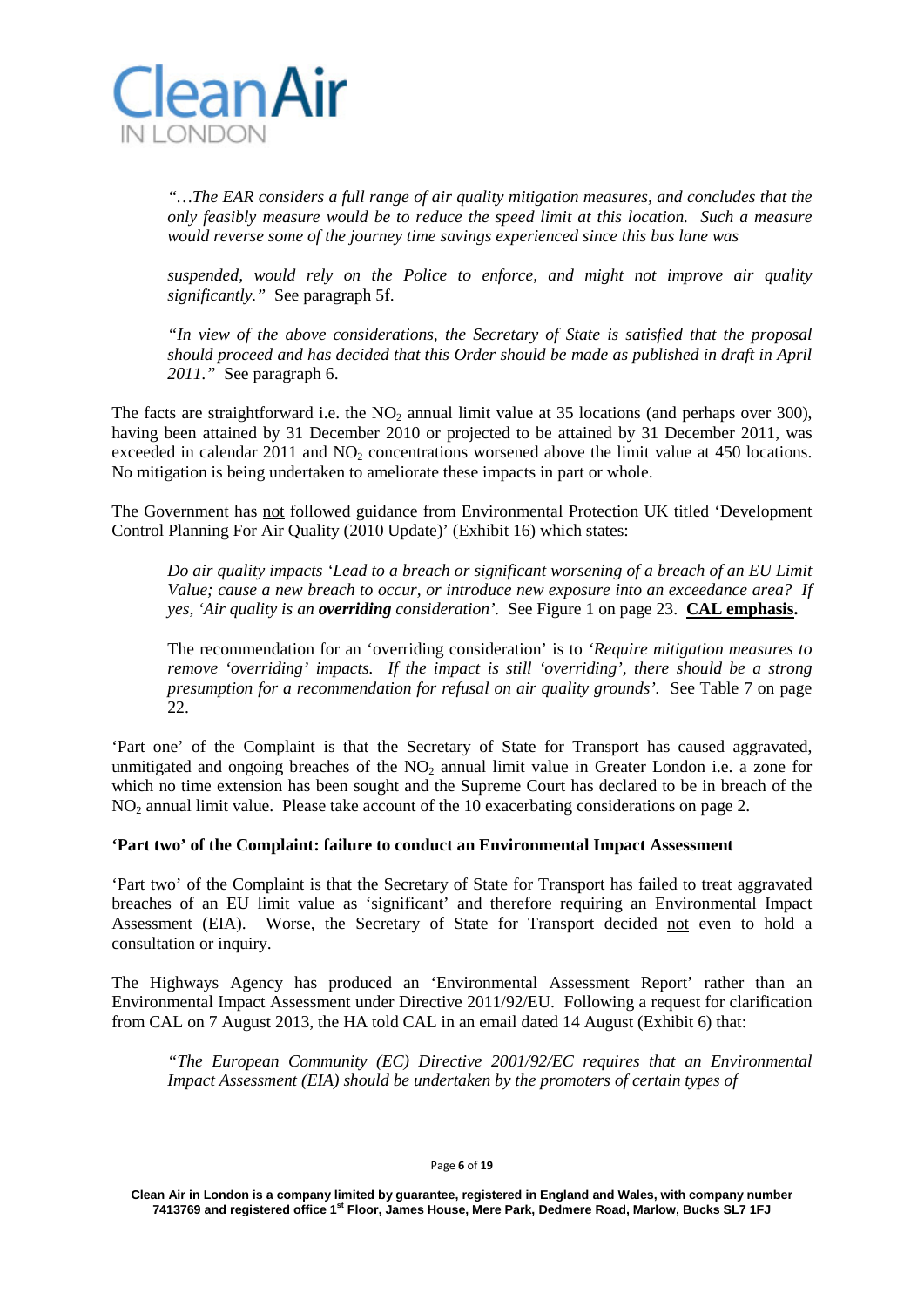

*development to identify and assess the environmental consequences of projects before development consent is given. The requirements for qualification for a statutory EIA, the process by which an EIA should be undertaken are detailed within Directive 2011/92/EU and revises Directives 85/337/EEC, and its amendments 97/11/EC, 2003/35/EC and 2009/31/EC.*

*"The proposed M4 Bus Lane Scheme has been classified as a relevant Annex II Project under the directives. Developments listed under Annex II may need to be subject to EIA depending on whether the proposal qualifies as a 'relevant project' and could give rise to significant effects. Criteria and thresholds on what constitutes a relevant project are contained in Annex II of the Directive. Consideration must also be given to the potential to generate significant environmental effects as described within Annex III of the EIA Directive."*

*"The Scheme, as an Annex II relevant project, requires an appropriate level of environmental review. The level of environmental review undertaken determined his scheme qualified as a "relevant project" but the impacts of the scheme as proposed would not give rise to significant effects."* **CAL emphasis***.*

The HA's letter dated 21 August 2013 (Exhibit 9) stated:

*'The Secretary of State [for Transport] has given careful consideration to whether, in the light of [these] objections, an inquiry should be held. However, the Secretary of State concluded that an inquiry was unlikely to produce any significant new information relevant to the decision. For this reason, the Secretary of State has decided not to hold an inquiry.'* See paragraph 4 on page 2.

The Secretary of State's decision to proceed without conducting an EIA is unlawful.

The Court of Justice of the European Union has clearly stated that *"no project likely to have significant effects on the environment... should be exempt from assessment, unless the specific project excluded could, on the basis of a comprehensive screening, be regarded as not being likely to have such effects."* (C-435/97 *WWF and Others* [1999] ECR I-5613 at [45]).

Despite the acknowledged increase in the concentration of NO<sub>2</sub>, which would at 35 receptors (and perhaps over 300) take the concentration above the limit value established by EU law, the HA considers that no EIA is necessary as *"the impacts of the scheme as proposed would not give rise to significant effects"*. This conclusion is irrational since limit values, by definition, must not be exceeded having been attained.

The significance of the increase can be illustrated by reference to what would be necessary in order to mitigate its effect e.g. speed limits, car sharing lane, banning diesel vehicles from the nearside lane etc. The failure to conduct an EIA means that those affected by the deterioration in air quality were not consulted. Further there was no inquiry.

'Part two' of CAL's complaint therefore is that the Secretary of State for Transport has failed to treat aggravated, ongoing and unmitigated breaches of an EU limit value as 'significant' and undertake an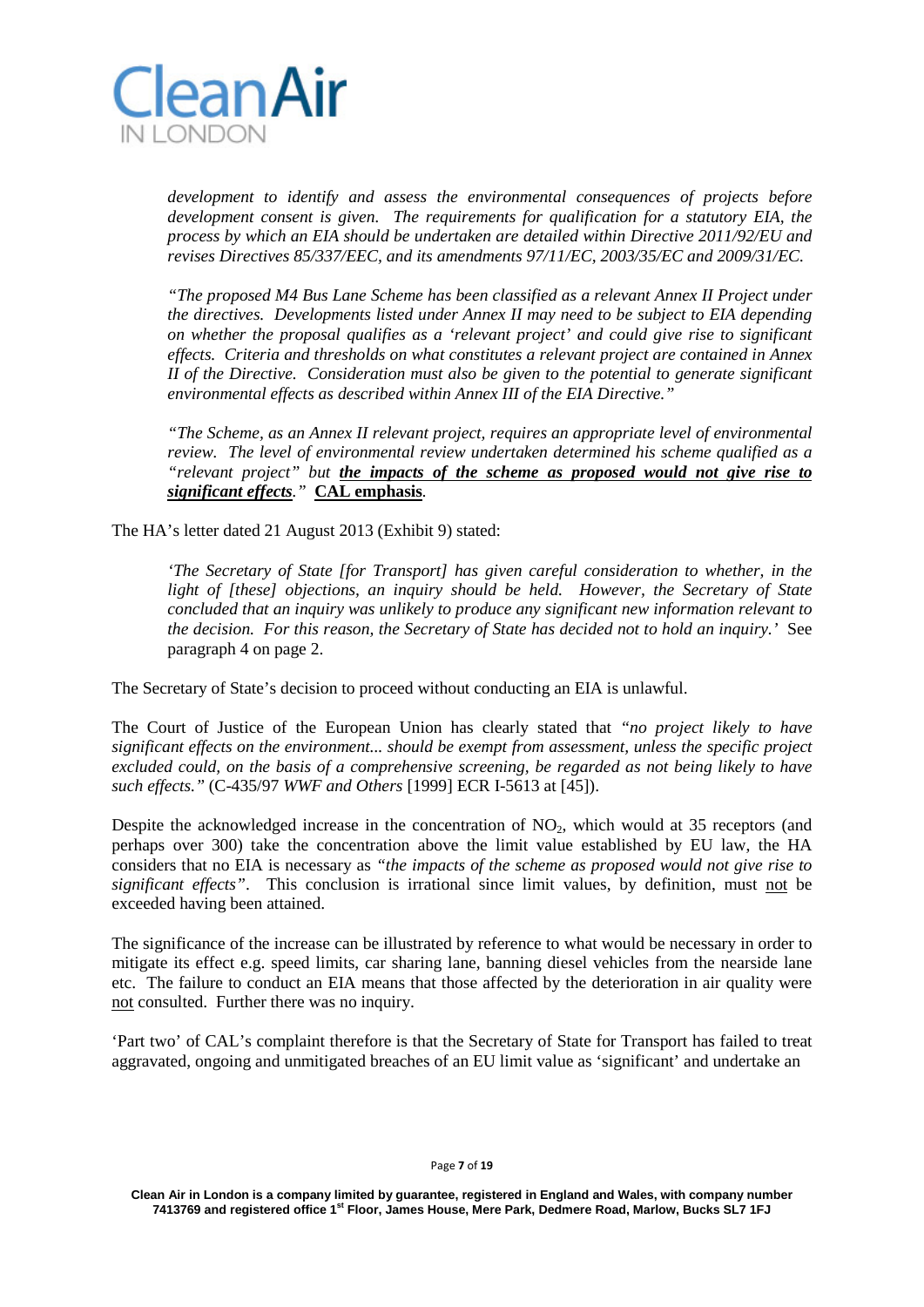

EIA with a consultation. Please take account of the 10 exacerbating considerations on page 2 of this letter.

## **'Part-three of the Complaint':**

'Part three' of the Complaint is that the legislative instrument used by the Government to give effect its policy has not allowed CAL to seek cost protections to launch a legal challenge or national means of redress.

It is well known that legal costs in the High Court in England and Wales can be very high. A party must not only pay the Court fee and their own costs, but must also risk an adverse costs order.

The Government has changed the rules for some environmental cases in the High Court. If the case is a judicial review and is within the terms of the Aarhus convention, then the claimant will risk no more than £5,000 in adverse costs, or £10,000 for a group. However, this rule applies only to cases of judicial review.

The Road Traffic Regulation Act 1984 Schedule 9, Part VI, paragraph 35 provides that a Traffic Order can be challenged only by way of statutory review. It follows that that is the only way to challenge the order i.e. the failure to carry out an EIA and implement mitigation to offset new exceedances of the  $NO<sub>2</sub>$  annual limit value and the worsening of existing breaches.

A statutory review is not a judicial review. Its omission from the cost protection rules by the Government was deliberate – and not accidental – as is clear from the Government's response to the consultation it held on changing the Court rules.

The provisions introduced to make environmental judicial reviews affordable and within the terms of the Aarhus Convention and the EIA Directive could not therefore be applied by CAL to this case.

CAL would therefore have to apply to the Court for a Protective Costs Order (PCO). This procedure could be as or more expensive for CAL than simply proceeding to a hearing of its claim. If CAL were to apply for a PCO then it would again risk adverse costs, in a hearing which could be as extensive as that of the substantive case.

'Part three' of CAL's complaint therefore is that the procedure for challenging the making of the Traffic Order without mitigation is prohibitively expensive and without national means of redress. Worse, the Government's failure to undertake an EIA, which could have been challenged without such costs and risks, makes the current situation particularly egregious. Please take account of the 10 exacerbating considerations on page 2 of this letter.

## **Request for infringement action with a referral to the Court of Justice of the European Union**

It is clear the Secretary of State for Transport decided to remove the M4 bus lane in October 2010 without proper consideration to the environmental and public health impacts and/or statutory protections.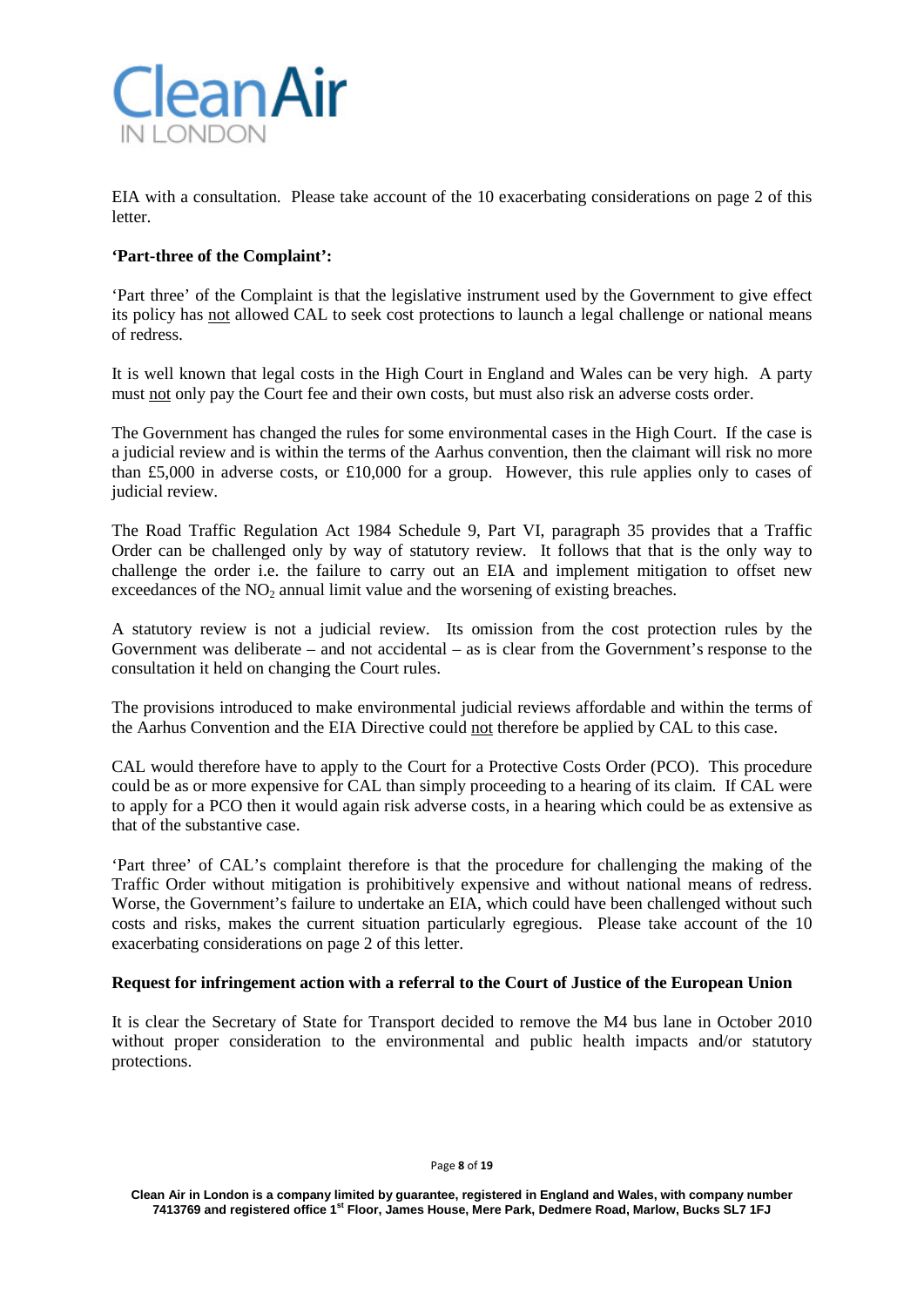

Because the legal framework required the reinstatement of the M4 bus lane by 10 October 2013 if it had not been removed the Government had no time to hold a public inquiry or consultation if it wanted to avoid reinstating the M4 bus lane. The HA also told CAL in a meeting on 18 September 2012, attended by Hounslow Council, that it had no money for mitigation measures.

It seems therefore every effort has been made by the Government in the last two years to avoid a consultation or an inquiry or the implementation of mitigation measures. CAL has identified at least 10 factors which emphasise the seriousness of this three-part complaint (see page 2 of this letter).

Please therefore pursue infringement action against the UK specifically in relation to the M4 bus lane, including a referral to the Court of Justice of the European Union, to enforce the  $NO<sub>2</sub>$  limit values in Greater London where the Government is treating EU limit values with contempt.

I look forward to hearing from you.

With best wishes.

Yours sincerely

Simon Birkett Founder and Director Clean Air in London

cc: London Borough of Hounslow

## **Exhibits**

- 1. Map showing M4 bus lane (see C10 Environmental Assessment Form page 25 of 27) [http://cleanairinlondon.org/legal/government-treats-limit-values-with-contempt-by-m4-bus](http://cleanairinlondon.org/legal/government-treats-limit-values-with-contempt-by-m4-bus-lane/attachment/cal-252-m4-bus-lane-exhibit-1-and-7_ear-may-2013_report/)[lane/attachment/cal-252-m4-bus-lane-exhibit-1-and-7\\_ear-may-2013\\_report/](http://cleanairinlondon.org/legal/government-treats-limit-values-with-contempt-by-m4-bus-lane/attachment/cal-252-m4-bus-lane-exhibit-1-and-7_ear-may-2013_report/)
- 2. Google street view from North Hyde Lane bridge showing M4 bus lane and houses nearby <https://maps.google.co.uk/>
- 3. CAL letter dated 15 May 2012 [http://cleanairinlondon.org/legal/government-treats-limit-values-with-contempt-by-m4-bus](http://cleanairinlondon.org/legal/government-treats-limit-values-with-contempt-by-m4-bus-lane/attachment/cal-252-m4-bus-lane-exhibit-3_letter-to-sos-re-m4_final-150512/)[lane/attachment/cal-252-m4-bus-lane-exhibit-3\\_letter-to-sos-re-m4\\_final-150512/](http://cleanairinlondon.org/legal/government-treats-limit-values-with-contempt-by-m4-bus-lane/attachment/cal-252-m4-bus-lane-exhibit-3_letter-to-sos-re-m4_final-150512/)
- 4. CAL letter dated 3 October 2012 [http://cleanairinlondon.org/legal/government-treats-limit-values-with-contempt-by-m4-bus](http://cleanairinlondon.org/legal/government-treats-limit-values-with-contempt-by-m4-bus-lane/attachment/cal-252-m4-bus-lane-exhibit-4_response-to-ha-re-aq-evaluation_031012-v2/)[lane/attachment/cal-252-m4-bus-lane-exhibit-4\\_response-to-ha-re-aq-evaluation\\_031012-v2/](http://cleanairinlondon.org/legal/government-treats-limit-values-with-contempt-by-m4-bus-lane/attachment/cal-252-m4-bus-lane-exhibit-4_response-to-ha-re-aq-evaluation_031012-v2/)
- 5. CAL letter dated 17 May 2013 [http://cleanairinlondon.org/legal/government-treats-limit-values-with-contempt-by-m4-bus](http://cleanairinlondon.org/legal/government-treats-limit-values-with-contempt-by-m4-bus-lane/attachment/cal-252-m4-bus-lane-exhibit-5_response-to-ha-consultation_aq-sub-objective-170513-v2/)[lane/attachment/cal-252-m4-bus-lane-exhibit-5\\_response-to-ha-consultation\\_aq-sub-objective-](http://cleanairinlondon.org/legal/government-treats-limit-values-with-contempt-by-m4-bus-lane/attachment/cal-252-m4-bus-lane-exhibit-5_response-to-ha-consultation_aq-sub-objective-170513-v2/)[170513-v2/](http://cleanairinlondon.org/legal/government-treats-limit-values-with-contempt-by-m4-bus-lane/attachment/cal-252-m4-bus-lane-exhibit-5_response-to-ha-consultation_aq-sub-objective-170513-v2/)
- 6. DfT letter dated 19 June 2013 [http://cleanairinlondon.org/legal/government-treats-limit-values-with-contempt-by-m4-bus](http://cleanairinlondon.org/legal/government-treats-limit-values-with-contempt-by-m4-bus-lane/attachment/cal-252-m4-bus-lane-exhibit-6_dft-response_190613/)[lane/attachment/cal-252-m4-bus-lane-exhibit-6\\_dft-response\\_190613/](http://cleanairinlondon.org/legal/government-treats-limit-values-with-contempt-by-m4-bus-lane/attachment/cal-252-m4-bus-lane-exhibit-6_dft-response_190613/)

**Clean Air in London is a company limited by guarantee, registered in England and Wales, with company number 7413769 and registered office 1st Floor, James House, Mere Park, Dedmere Road, Marlow, Bucks SL7 1FJ**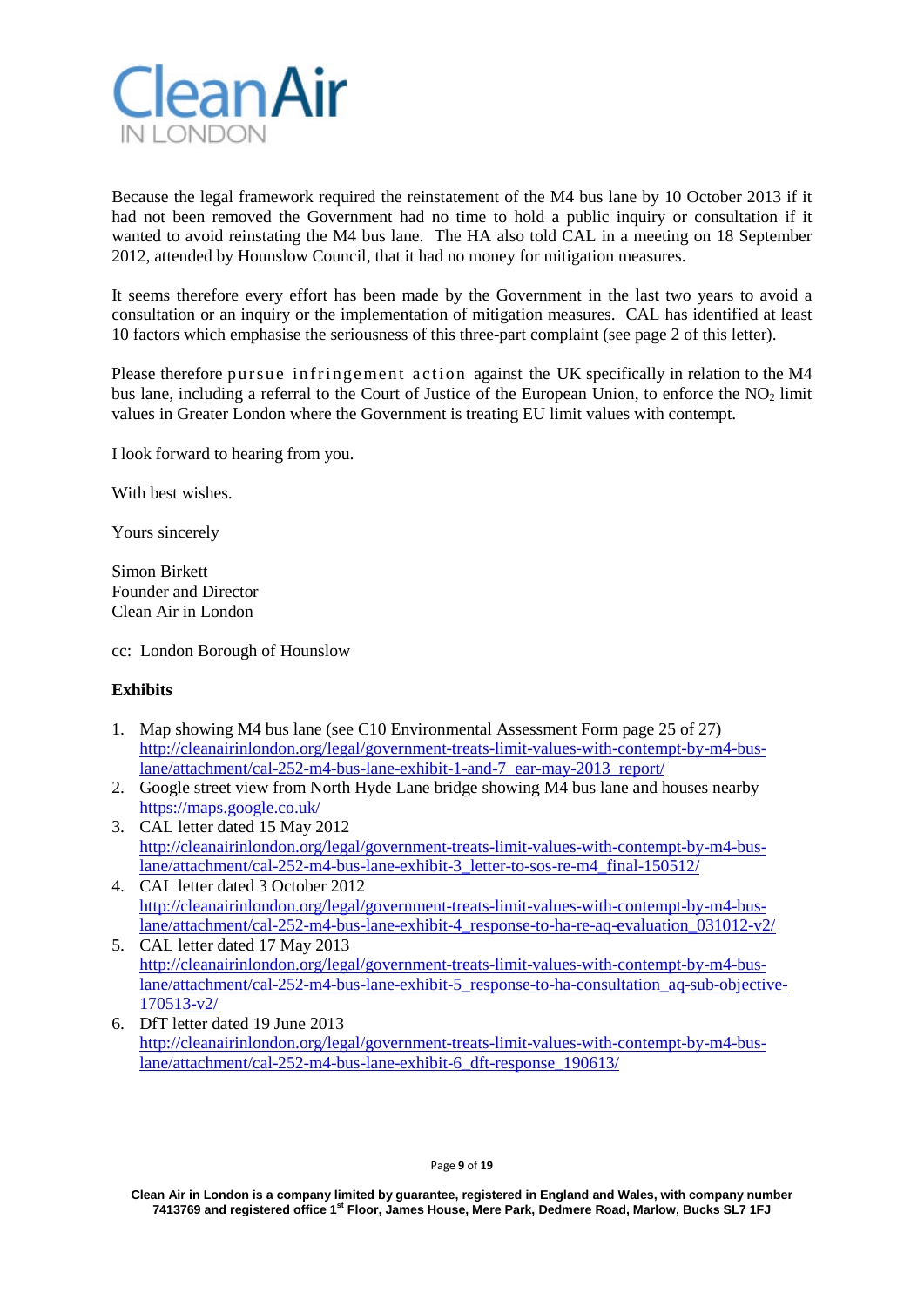

## 7. HA letter and EAR sent to CAL on 7 August 2013

[http://cleanairinlondon.org/legal/government-treats-limit-values-with-contempt-by-m4-bus](http://cleanairinlondon.org/legal/government-treats-limit-values-with-contempt-by-m4-bus-lane/attachment/cal-252-m4-bus-lane-exhibit-7_ha-letter-070813/)[lane/attachment/cal-252-m4-bus-lane-exhibit-7\\_ha-letter-070813/](http://cleanairinlondon.org/legal/government-treats-limit-values-with-contempt-by-m4-bus-lane/attachment/cal-252-m4-bus-lane-exhibit-7_ha-letter-070813/)

[http://cleanairinlondon.org/legal/government-treats-limit-values-with-contempt-by-m4-bus](http://cleanairinlondon.org/legal/government-treats-limit-values-with-contempt-by-m4-bus-lane/attachment/cal-252-m4-bus-lane-exhibit-1-and-7_ear-may-2013_report/)[lane/attachment/cal-252-m4-bus-lane-exhibit-1-and-7\\_ear-may-2013\\_report/](http://cleanairinlondon.org/legal/government-treats-limit-values-with-contempt-by-m4-bus-lane/attachment/cal-252-m4-bus-lane-exhibit-1-and-7_ear-may-2013_report/)

- 8. Email from HA dated 14 August 2013 [http://cleanairinlondon.org/legal/government-treats-limit-values-with-contempt-by-m4-bus](http://cleanairinlondon.org/legal/government-treats-limit-values-with-contempt-by-m4-bus-lane/attachment/cal-252-m4-bus-lane-exhibit-8_ha-email-140813/)[lane/attachment/cal-252-m4-bus-lane-exhibit-8\\_ha-email-140813/](http://cleanairinlondon.org/legal/government-treats-limit-values-with-contempt-by-m4-bus-lane/attachment/cal-252-m4-bus-lane-exhibit-8_ha-email-140813/)
- 9. Letter from the HA dated 21 August 2013 [http://cleanairinlondon.org/legal/government-treats-limit-values-with-contempt-by-m4-bus](http://cleanairinlondon.org/legal/government-treats-limit-values-with-contempt-by-m4-bus-lane/attachment/cal-252-m4-bus-lane-exhibit-9_ha-letter_m4-bus-lane-revocation_decision-letter-210813/)[lane/attachment/cal-252-m4-bus-lane-exhibit-9\\_ha-letter\\_m4-bus-lane-revocation\\_decision-letter-](http://cleanairinlondon.org/legal/government-treats-limit-values-with-contempt-by-m4-bus-lane/attachment/cal-252-m4-bus-lane-exhibit-9_ha-letter_m4-bus-lane-revocation_decision-letter-210813/)[210813/](http://cleanairinlondon.org/legal/government-treats-limit-values-with-contempt-by-m4-bus-lane/attachment/cal-252-m4-bus-lane-exhibit-9_ha-letter_m4-bus-lane-revocation_decision-letter-210813/)
- 10. Email from the HA dated 20 September 2013 [http://cleanairinlondon.org/legal/government-treats-limit-values-with-contempt-by-m4-bus](http://cleanairinlondon.org/legal/government-treats-limit-values-with-contempt-by-m4-bus-lane/attachment/cal-252-m4-bus-lane-exhibit-10_ha-email-200913/)[lane/attachment/cal-252-m4-bus-lane-exhibit-10\\_ha-email-200913/](http://cleanairinlondon.org/legal/government-treats-limit-values-with-contempt-by-m4-bus-lane/attachment/cal-252-m4-bus-lane-exhibit-10_ha-email-200913/)
- 11. Email from the HA dated 2 October 2013 [http://cleanairinlondon.org/legal/government-treats-limit-values-with-contempt-by-m4-bus](http://cleanairinlondon.org/legal/government-treats-limit-values-with-contempt-by-m4-bus-lane/attachment/cal-252-m4-bus-lane-exhibit-11_ha-email-021013/)[lane/attachment/cal-252-m4-bus-lane-exhibit-11\\_ha-email-021013/](http://cleanairinlondon.org/legal/government-treats-limit-values-with-contempt-by-m4-bus-lane/attachment/cal-252-m4-bus-lane-exhibit-11_ha-email-021013/)
- 12. Email from the HA dated 4 October 2013 [http://cleanairinlondon.org/legal/government-treats-limit-values-with-contempt-by-m4-bus](http://cleanairinlondon.org/legal/government-treats-limit-values-with-contempt-by-m4-bus-lane/attachment/cal-252-m4-bus-lane-exhibit-12_ha-email-041013/)[lane/attachment/cal-252-m4-bus-lane-exhibit-12\\_ha-email-041013/](http://cleanairinlondon.org/legal/government-treats-limit-values-with-contempt-by-m4-bus-lane/attachment/cal-252-m4-bus-lane-exhibit-12_ha-email-041013/)
- 13. Harrison Grant letter dated 23 August 2013 [http://cleanairinlondon.org/legal/government-treats-limit-values-with-contempt-by-m4-bus](http://cleanairinlondon.org/legal/government-treats-limit-values-with-contempt-by-m4-bus-lane/attachment/cal-252-m4-bus-lane-exhibit-13_hg-letter-to-ha-230813/)[lane/attachment/cal-252-m4-bus-lane-exhibit-13\\_hg-letter-to-ha-230813/](http://cleanairinlondon.org/legal/government-treats-limit-values-with-contempt-by-m4-bus-lane/attachment/cal-252-m4-bus-lane-exhibit-13_hg-letter-to-ha-230813/)
- 14. HA briefing note [http://cleanairinlondon.org/legal/government-treats-limit-values-with-contempt-by-m4-bus](http://cleanairinlondon.org/legal/government-treats-limit-values-with-contempt-by-m4-bus-lane/attachment/cal-252-m4-bus-lane-exhibit-14_b-9-m4-bus-lane-the-impact-of-the-suspension-of-the-m4-bus-lane-report-qa/)[lane/attachment/cal-252-m4-bus-lane-exhibit-14\\_b-9-m4-bus-lane-the-impact-of-the-suspension](http://cleanairinlondon.org/legal/government-treats-limit-values-with-contempt-by-m4-bus-lane/attachment/cal-252-m4-bus-lane-exhibit-14_b-9-m4-bus-lane-the-impact-of-the-suspension-of-the-m4-bus-lane-report-qa/)[of-the-m4-bus-lane-report-qa/](http://cleanairinlondon.org/legal/government-treats-limit-values-with-contempt-by-m4-bus-lane/attachment/cal-252-m4-bus-lane-exhibit-14_b-9-m4-bus-lane-the-impact-of-the-suspension-of-the-m4-bus-lane-report-qa/)
- 15. Report dated 5 April 2012 [http://cleanairinlondon.org/legal/government-treats-limit-values-with-contempt-by-m4-bus](http://cleanairinlondon.org/legal/government-treats-limit-values-with-contempt-by-m4-bus-lane/attachment/cal-252-m4-bus-lane-exhibit-15_ha-analysis-of-impact-of-suspension_050412/)[lane/attachment/cal-252-m4-bus-lane-exhibit-15\\_ha-analysis-of-impact-of-suspension\\_050412/](http://cleanairinlondon.org/legal/government-treats-limit-values-with-contempt-by-m4-bus-lane/attachment/cal-252-m4-bus-lane-exhibit-15_ha-analysis-of-impact-of-suspension_050412/)
- 16. Environmental Protection UK guidance [http://www.iaqm.co.uk/text/guidance/epuk/aq\\_guidance.pdf](http://www.iaqm.co.uk/text/guidance/epuk/aq_guidance.pdf)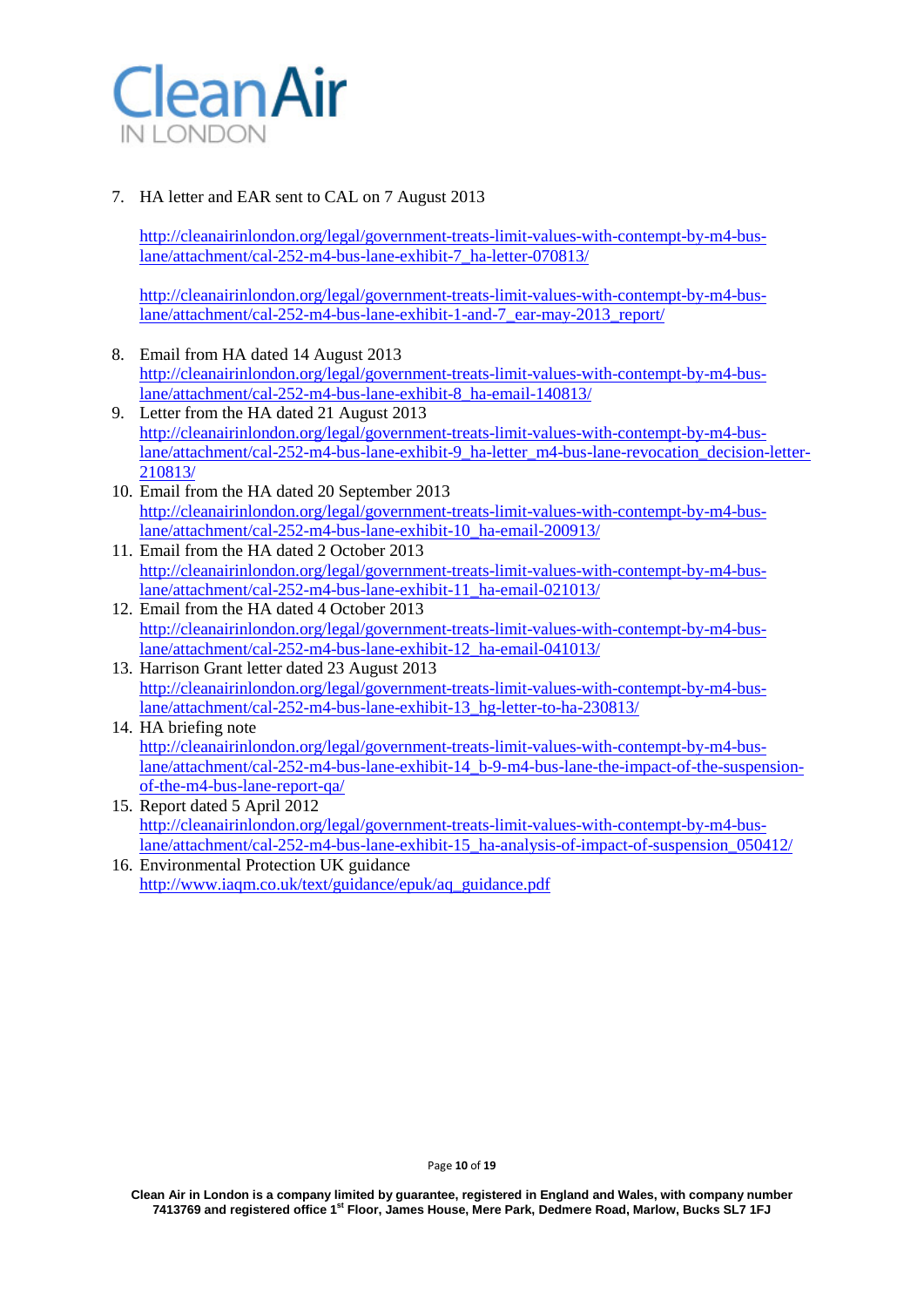

# **APPENDIX**

#### **Further information relating to the Complaint**

#### **1. Timeline**

| 2013       |                                                                      |
|------------|----------------------------------------------------------------------|
| 10 October | Traffic Order comes into force permanently revoking the M4 bus lane  |
| 9 October  | Temporary suspension of the M4 bus lane expires                      |
| 4 October  | Email response from Highways Agency about Traffic Orders made        |
| 2 October  | Email response from Highways Agency about projections including 2030 |

| 25 September | Email request for clarifications from Highways Agency on Traffic Orders |
|--------------|-------------------------------------------------------------------------|
| 22 September | Email to Highways Agency requesting further information on projections  |
| 20 September | Email response from Highways Agency                                     |
| 16 September | Email to Highways Agency requesting further information in three areas  |

#### 2 September Traffic Order

[http://www.london](http://www.london-gazette.co.uk/issues/60620/notices/1897873/all=%22m4+bus+lane%22;sort=newest)[gazette.co.uk/issues/60620/notices/1897873/all=%22m4+bus+lane%22;sort=](http://www.london-gazette.co.uk/issues/60620/notices/1897873/all=%22m4+bus+lane%22;sort=newest) [newest](http://www.london-gazette.co.uk/issues/60620/notices/1897873/all=%22m4+bus+lane%22;sort=newest)

Traffic Order in London Gazette

[http://www.london](http://www.london-gazette.co.uk/issues/60620/notices/1897873/all=m4+bus+lane;sort=newest)[gazette.co.uk/issues/60620/notices/1897873/all=m4+bus+lane;sort=newest](http://www.london-gazette.co.uk/issues/60620/notices/1897873/all=m4+bus+lane;sort=newest)

[http://assets.highways.gov.uk/our-road-network/m4-bus-lane-revocation](http://assets.highways.gov.uk/our-road-network/m4-bus-lane-revocation-order/M4%20Bus%20Lane%20Revocation2.pdf)[order/M4%20Bus%20Lane%20Revocation2.pdf](http://assets.highways.gov.uk/our-road-network/m4-bus-lane-revocation-order/M4%20Bus%20Lane%20Revocation2.pdf)

Second current traffic order?

[http://assets.highways.gov.uk/our-road-network/m4-bus-lane-revocation](http://assets.highways.gov.uk/our-road-network/m4-bus-lane-revocation-order/M4%20Bus%20Lane%20Revocation%201.pdf)[order/M4%20Bus%20Lane%20Revocation%201.pdf](http://assets.highways.gov.uk/our-road-network/m4-bus-lane-revocation-order/M4%20Bus%20Lane%20Revocation%201.pdf)

Draft Traffic Order from April 2012

[http://assets.highways.gov.uk/roads/road-projects/m4-junction-3-to-junction-](http://assets.highways.gov.uk/roads/road-projects/m4-junction-3-to-junction-2-bus-lane-suspension-scheme/M4_Bus_Lane_Revocation_Order_201.pdf)[2-bus-lane-suspension-scheme/M4\\_Bus\\_Lane\\_Revocation\\_Order\\_201.pdf](http://assets.highways.gov.uk/roads/road-projects/m4-junction-3-to-junction-2-bus-lane-suspension-scheme/M4_Bus_Lane_Revocation_Order_201.pdf)

23 August 1. Harrison Grant Solicitors write to Secretary of State asking him to reconsider his decision to make the proposed Order revoking the M4 bus lane on the M4 motorway

**Clean Air in London is a company limited by guarantee, registered in England and Wales, with company number 7413769 and registered office 1st Floor, James House, Mere Park, Dedmere Road, Marlow, Bucks SL7 1FJ**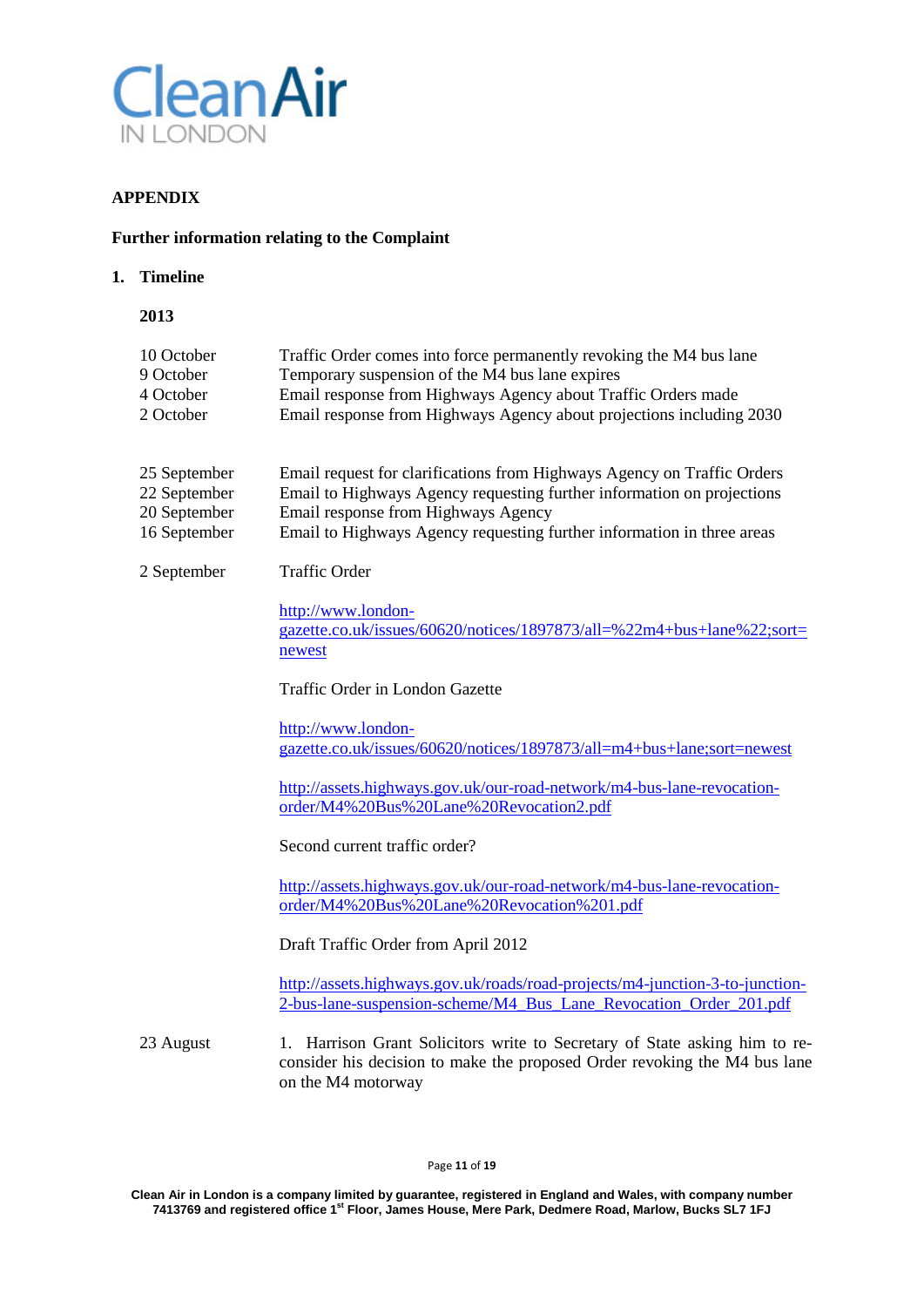

## 2. HA issues media release titled 'Removal of M4 bus lane a step closer'

[http://www.highways.gov.uk/news/press-releases/permanent-removal-of-m4](http://www.highways.gov.uk/news/press-releases/permanent-removal-of-m4-bus-lane-a-step-closer/) [bus-lane-a-step-closer/](http://www.highways.gov.uk/news/press-releases/permanent-removal-of-m4-bus-lane-a-step-closer/)

| 21 August | HA writes to CAL saying 'Secretary of State is satisfied that the proposal<br>should proceed and has decided that this Order should be made as published |
|-----------|----------------------------------------------------------------------------------------------------------------------------------------------------------|
|           | in draft in [April 2011]'. CAL note: the HA confirmed since it meant 2012                                                                                |
| 14 August | HA responds to CAL questions                                                                                                                             |
| 7 August  | 1. HA writes to CAL further to the meeting on 18 September 2012 saying                                                                                   |
|           | the result of [the] work are now available in the attached 'Environmental                                                                                |
|           | Assessment Report'.                                                                                                                                      |
|           | 2. Later the same day, CAL writes to HA seeking clarifications                                                                                           |
| 17 May    | CAL letter to The Rt. Hon. Patrick McLoughlin MP, Secretary of State for                                                                                 |
|           | Transport titled 'TAG Unit 3.3.3c The Air Quality Sub-Objective'                                                                                         |
|           |                                                                                                                                                          |
|           | $http://cleanairinlondon.org/leaf/m4-hus-lane-removal-in-disarray_{a}fer-$                                                                               |

[http://cleanairinlondon.org/legal/m4-bus-lane-removal-in-disarray-after](http://cleanairinlondon.org/legal/m4-bus-lane-removal-in-disarray-after-another-flawed-consultation/)[another-flawed-consultation/](http://cleanairinlondon.org/legal/m4-bus-lane-removal-in-disarray-after-another-flawed-consultation/)

## **2012**

| 30 November  | HA writes to CAL stating:<br>"I am writing to advise you that your objection and further correspondence<br>regarding the proposed revocation of the M4 Bus Lane are still undergoing<br>review. Our response will be forwarded once we are satisfied all the<br>required statutory checks have been undertaken. I anticipate this will now be |
|--------------|-----------------------------------------------------------------------------------------------------------------------------------------------------------------------------------------------------------------------------------------------------------------------------------------------------------------------------------------------|
| 3 October    | <i>in early 2013.</i> "<br>CAL letter to HA 'Review of the Highways Agency's approach to evaluating<br>significant air quality effects'                                                                                                                                                                                                       |
|              | http://cleanairinlondon.org/health/highways-agency-seeking-to-weaken-<br>public-health-protections/                                                                                                                                                                                                                                           |
| 18 September | CAL and London Borough of Hounslow representatives meet HA                                                                                                                                                                                                                                                                                    |
| 27 July      | Highways Agency email relating to Traffic Orders and other matters                                                                                                                                                                                                                                                                            |
| 19 July      | Highways Agency invites Hounslow and CAL to meeting after 10 September                                                                                                                                                                                                                                                                        |
| 26 June      | Highways Agency letter responding to Environmental Information Request<br>and providing Highways Agency M4 Bus Lane Air Quality Study dated 16<br>January 2012                                                                                                                                                                                |
| 12 June      | Highways Agency letter notifying time extension                                                                                                                                                                                                                                                                                               |
| 15 May       | CAL letter to The Rt. Hon. Justine Greening MP, Secretary of State for                                                                                                                                                                                                                                                                        |
|              | Transport 'Objecting to the suspension of the M4 bus lane'                                                                                                                                                                                                                                                                                    |
|              | http://cleanairinlondon.org/olympics/suspending-m4-bus-lane-has-breached-<br>air-pollution-laws/                                                                                                                                                                                                                                              |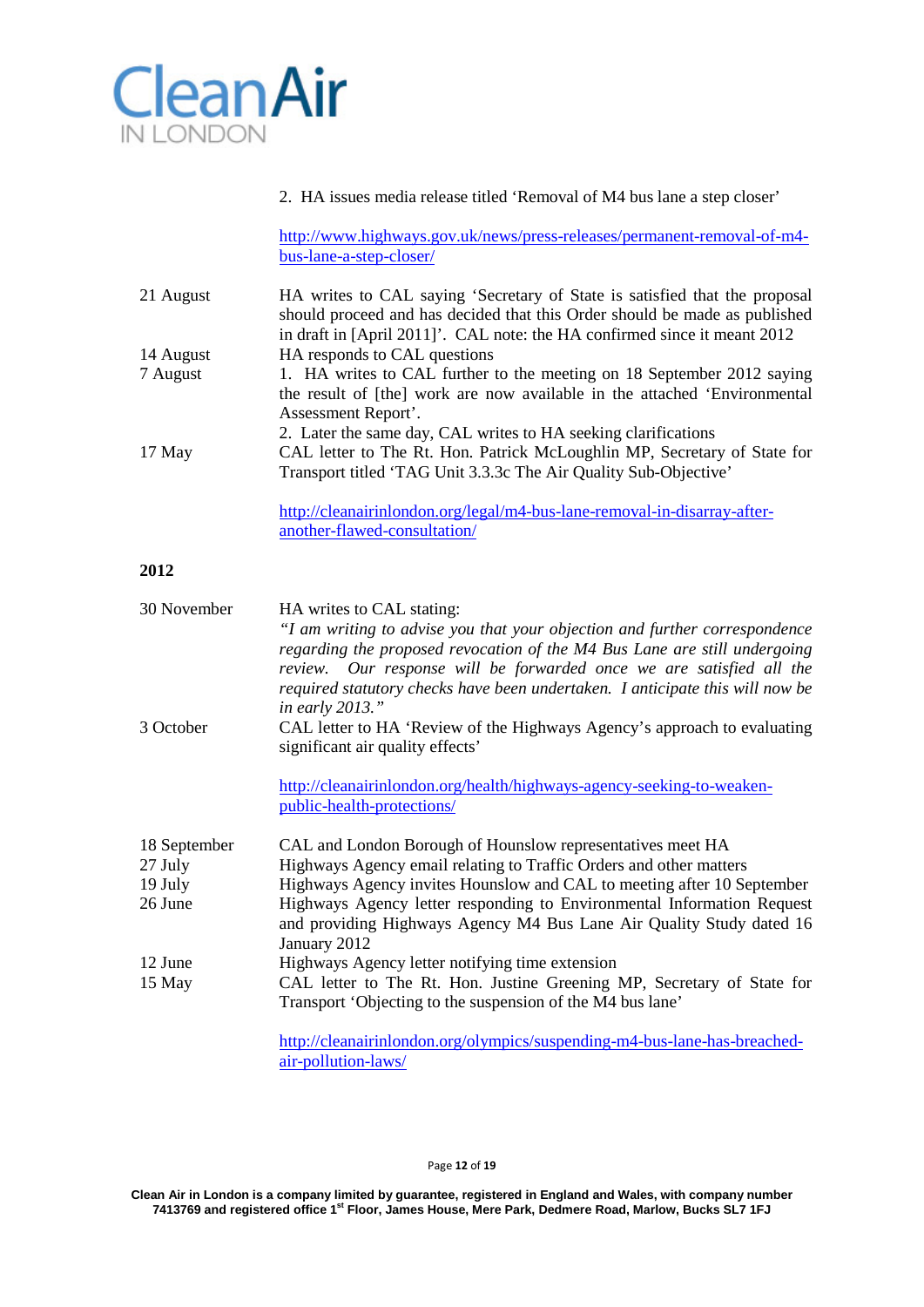

| 19 April                  | Draft Traffic Order                                                                                                                                                                      |
|---------------------------|------------------------------------------------------------------------------------------------------------------------------------------------------------------------------------------|
|                           | http://www.london-<br>gazette.co.uk/issues/60121/notices/1575431/all=%22m4+bus+lane%22;sort=<br>newest                                                                                   |
| 10 April                  | M4 Motorway (Junctions 1-4A) Temporary Restriction and Prohibition of<br>Traffic) Order 2012 entered into force on 10 April 2012 and expires on 9<br>October 2013                        |
| 2010                      |                                                                                                                                                                                          |
| 24 December<br>8 November | M4 bus lane suspended<br>Experimental Order came into force                                                                                                                              |
|                           | http://www.london-<br>gazette.co.uk/issues/59603/notices/1245300/all=%22m4+bus+lane%22;sort=<br>newest                                                                                   |
| 4 October                 | The Rt. Hon. Phil Hammond MP, Secretary of State for Transport, announces<br>the suspension of the M4 bus lane                                                                           |
| 1999                      |                                                                                                                                                                                          |
| 1 January                 | M4 bus lane begins                                                                                                                                                                       |
|                           | http://assets.highways.gov.uk/roads/road-projects/m4-junction-3-to-junction-<br>2-bus-lane-suspension-<br>scheme/M4 Bus Lane Order Made 18 11 1998 Variation Order Made<br>5 06 2002.pdf |

## **2. Mitigation**

A letter from the HA dated 7 August 2013 enclosed the report titled 'M4 Bus Lane Revocation Order, Environmental Assessment Report dated May 2013 and stated:

*"There are few options for mitigating the proposal. The only feasible measure would be to reduce the speed limit at this location. But such a measure would reverse some of the journey time savings experienced since the bus lane was suspended and would rely on the Police to enforce. Most importantly, even if a lower speed limit was fully implemented and respected by the public, our modelling predicts that it would only partially offset the increase in NO2."*

Mitigation measures considered included by the HA (Appendix F):

- i. Reduce the fixed speed limit to a staggered 60-50-40mph speed limit
- ii. Introduce Variable Speed Limit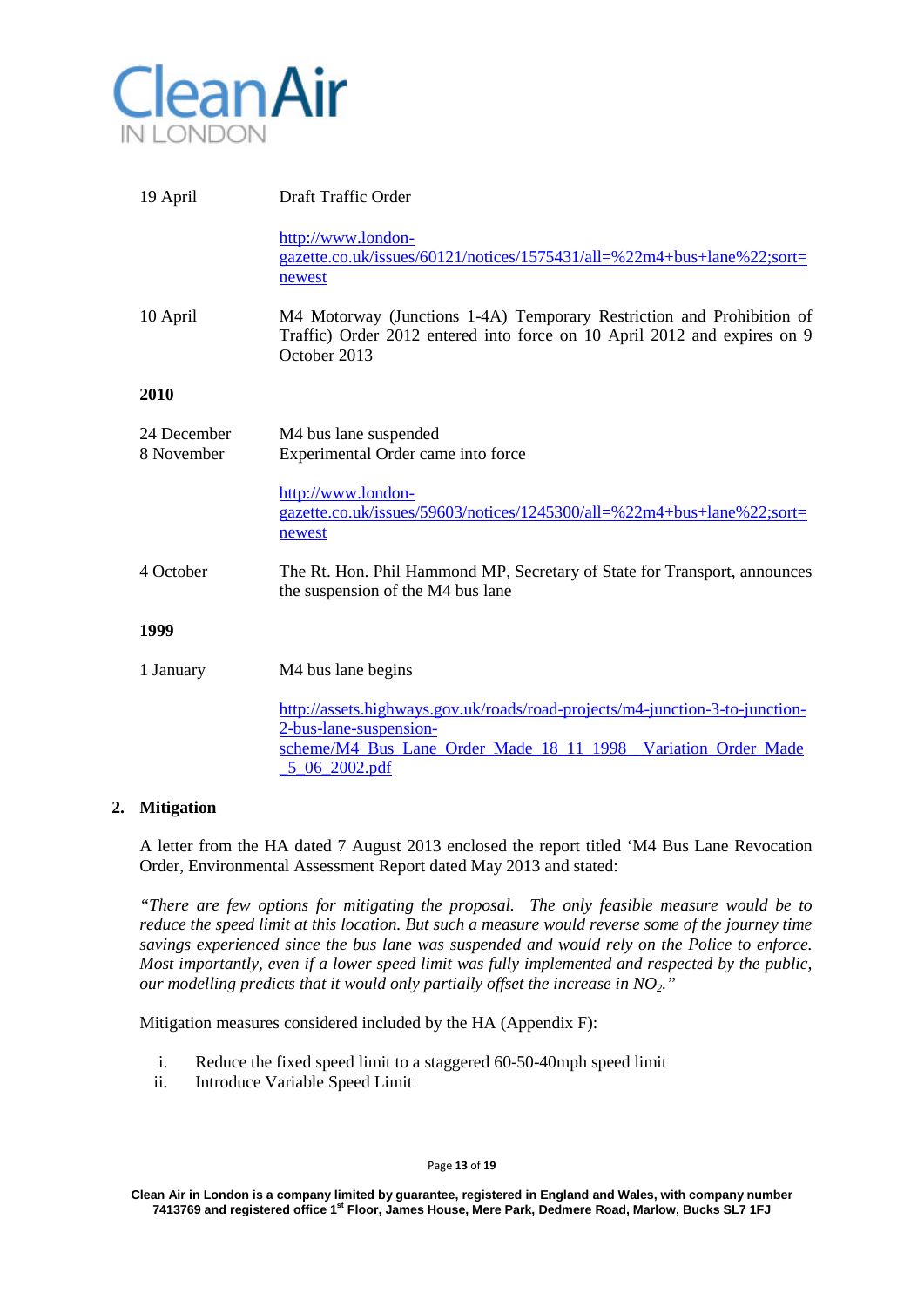

- iii. Introduce [a High Occupancy Vehicle] Lane. **Conclusion: Not feasible**
- iv. Introduce an HGV ban in peak periods
- v. Introduce demand management measures at Junction 3 and at junctions farther west
- vi. Introduce a permanent HGV lane
- vii. Introduce an HGV lane at peak periods
- viii. [Titanium dioxide  $(TiO<sub>2</sub>)$ ] coated Barriers

## **3. Quick guide to air pollution and the 'Year of Air' in 2013**

<http://cleanairinlondon.org/news/quick-guide-to-air-pollution/>

## **4. Health**

The Government downplays the health impacts of nitrogen dioxide  $(NO<sub>2</sub>)$ , failing to mention that it is the only 'modern' molecule within the whole gaseous component of air pollution subject to World Health Organisation guidelines and legal limits. Whereas the particle component of air pollution is regulated by its total mass concentration, gases other than  $NO<sub>2</sub>$  are largely ignored. It is vital therefore that levels of  $NO<sub>2</sub>$  are reduced to avoid: its direct health effects and those of other toxic pollutants from combustion; and its contribution with nitrogen monoxide as a precursor to the formation of deadly particles. Sulphur dioxide, which is also regulated, has been largely eliminated as a problem by the use of ultra low sulphur fuels.

Policy Exchange has estimated that diesel vehicles are responsible for 91% of dangerous airborne particles (PM<sub>2.5</sub>) and 95% of NO<sub>2</sub> exhaust emissions from road transport in London.

[http://www.policyexchange.org.uk/publications/category/item/something-in-the-air-the-forgotten](http://www.policyexchange.org.uk/publications/category/item/something-in-the-air-the-forgotten-crisis-of-britain-s-poor-air-quality)[crisis-of-britain-s-poor-air-quality](http://www.policyexchange.org.uk/publications/category/item/something-in-the-air-the-forgotten-crisis-of-britain-s-poor-air-quality)

Air pollution is also an equality issue. Policy Exchange found, in its report titled *[Something](http://www.google.co.uk/url?sa=t&rct=j&q=&esrc=s&source=web&cd=1&cad=rja&ved=0CDQQFjAA&url=http%3A%2F%2Fwww.policyexchange.org.uk%2Fimages%2Fpublications%2Fsomething%2520in%2520the%2520air.pdf&ei=f700UcTlBuWf0QWI7oGQAQ&usg=AFQjCNG7H11njwEN5QLnJqOnJ_Is2n87BA&sig2=MwtcYPQHGeHhwNJbtbdcng&bvm=bv.43148975,d.d2k) in the* Air: The [forgotten](http://www.google.co.uk/url?sa=t&rct=j&q=&esrc=s&source=web&cd=1&cad=rja&ved=0CDQQFjAA&url=http%3A%2F%2Fwww.policyexchange.org.uk%2Fimages%2Fpublications%2Fsomething%2520in%2520the%2520air.pdf&ei=f700UcTlBuWf0QWI7oGQAQ&usg=AFQjCNG7H11njwEN5QLnJqOnJ_Is2n87BA&sig2=MwtcYPQHGeHhwNJbtbdcng&bvm=bv.43148975,d.d2k) crisis of Britain's poor air quality that in the worst 10% of London for  $NO<sub>2</sub>$ , 5-10 year old children are 47% more likely than the London average to be eligible for free school meals and residents are 26% more likely than the London average to be on income support.

Levels of  $NO<sub>2</sub>$  in London are the highest of any capital city in Europe. But this is not just a London problem. The UK has the highest proportions of zones exceeding the  $NO<sub>2</sub>$  annual limit value plus margin of tolerance of any country in Europe. And yet, nothing is being done.

## **World Health Organisation report titled 'Review of evidence on health aspects of air pollution dated July 2013**

[http://www.euro.who.int/en/what-we-do/health-topics/environment-and-health/air](http://www.euro.who.int/en/what-we-do/health-topics/environment-and-health/air-quality/publications/2013/review-of-evidence-on-health-aspects-of-air-pollution-revihaap-project-final-technical-report)[quality/publications/2013/review-of-evidence-on-health-aspects-of-air-pollution-revihaap-project](http://www.euro.who.int/en/what-we-do/health-topics/environment-and-health/air-quality/publications/2013/review-of-evidence-on-health-aspects-of-air-pollution-revihaap-project-final-technical-report)[final-technical-report](http://www.euro.who.int/en/what-we-do/health-topics/environment-and-health/air-quality/publications/2013/review-of-evidence-on-health-aspects-of-air-pollution-revihaap-project-final-technical-report)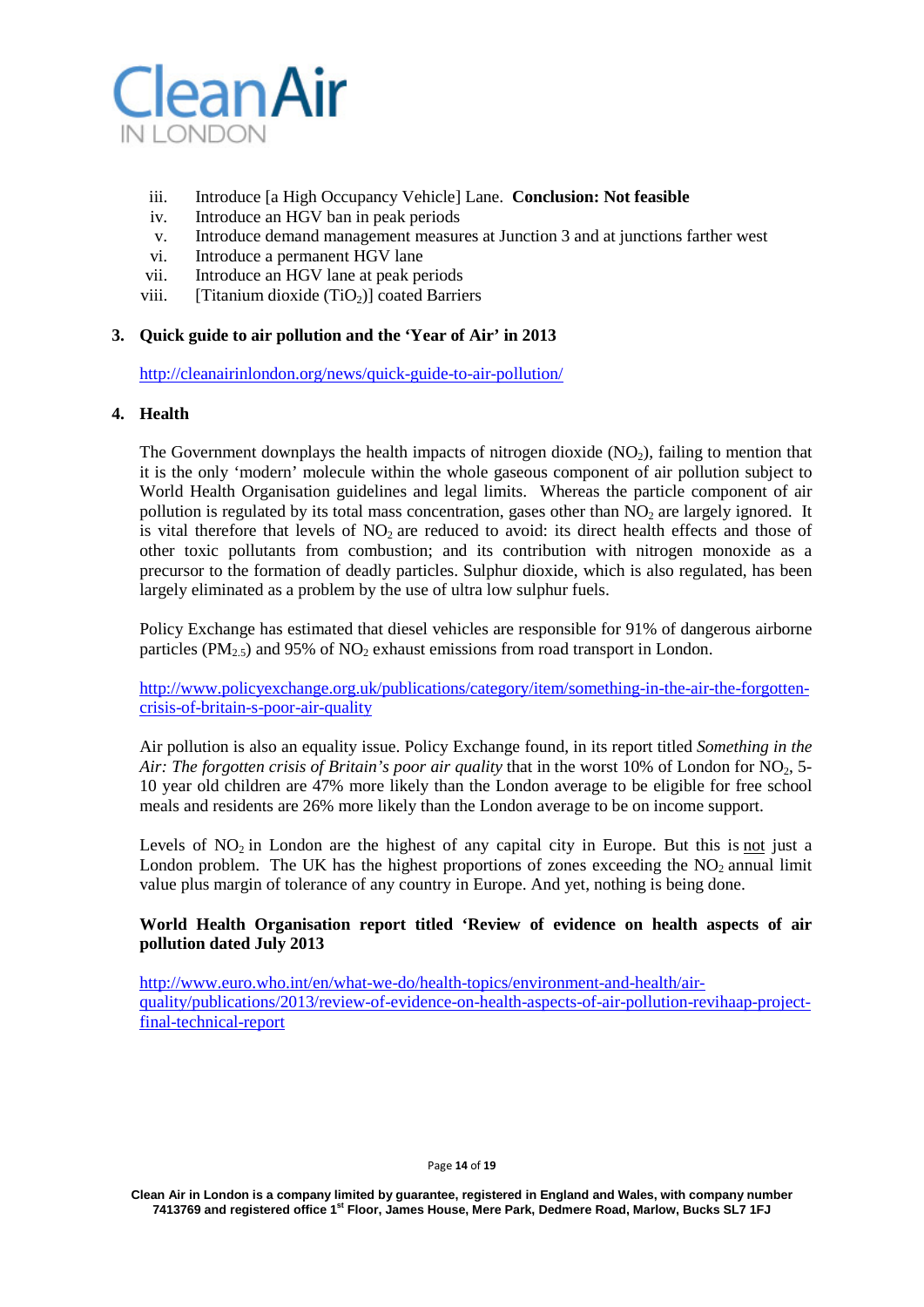

London has the highest concentrations of  $NO<sub>2</sub>$  of any capital city in Europe

<http://cleanairinlondon.org/hot-topics/highest-no2-of-any-capital-city-in-europe-again/>

## **5. Legal**

NO<sub>2</sub> laws are the most powerful tool citizens have to hammer down carcinogenic diesel exhaust and other toxic pollutants from combustion.  $NO<sub>2</sub>$  laws are breached by a factor of two or three near London's busiest streets.

NO2 limit values have been in legislation since 1999 and required to be complied with by January 2010. The UK has refused even to apply for a time extension until January 2015 for 16 of 43 UK zones to comply with these requirements as allowed by Directive 2008/50/EC on ambient air quality and cleaner air for Europe.

The HA has stated that the "M4 Bus Lane scheme is located in Defra's Greater London Zone and Defra have currently reported to the European Commission that this zone is likely to exceed the EU Limit Values beyond 2030".

ClientEarth legal case

[http://www.clientearth.org/201305012170/news/press-releases/supreme-court-rules-uk](http://www.clientearth.org/201305012170/news/press-releases/supreme-court-rules-uk-government-is-breaking-air-pollution-laws-2170)[government-is-breaking-air-pollution-laws-2170](http://www.clientearth.org/201305012170/news/press-releases/supreme-court-rules-uk-government-is-breaking-air-pollution-laws-2170)

UK Supreme Court Blog

Judgement

[http://ukscblog.com/new-judgment-r-clientearth-v-secretary-of-state-for-the-environment-food](http://ukscblog.com/new-judgment-r-clientearth-v-secretary-of-state-for-the-environment-food-and-rural-affairs-2013-uksc-25)[and-rural-affairs-2013-uksc-25](http://ukscblog.com/new-judgment-r-clientearth-v-secretary-of-state-for-the-environment-food-and-rural-affairs-2013-uksc-25)

Article by Simon Birkett on 4 March 2013

[http://ukscblog.com/smog-is-expected-to-hang-over-the-supreme-court-as-it-hears-the-most](http://ukscblog.com/smog-is-expected-to-hang-over-the-supreme-court-as-it-hears-the-most-important-air-pollution-case-for-a-generation)[important-air-pollution-case-for-a-generation](http://ukscblog.com/smog-is-expected-to-hang-over-the-supreme-court-as-it-hears-the-most-important-air-pollution-case-for-a-generation)

Government report on air pollution in the UK in 2012

<http://cleanairinlondon.org/legal/government-admits-widespread-breaches-of-air-pollution-laws/>

#### **6. Limit values**

Limit values are at the heart of Directive 2008/50/EC on ambient air quality and cleaner air for Europe. Limit values must be attained within a given period and not exceeded thereafter; and apply everywhere in ambient air (i.e. outdoor air in the troposphere excluding workplaces to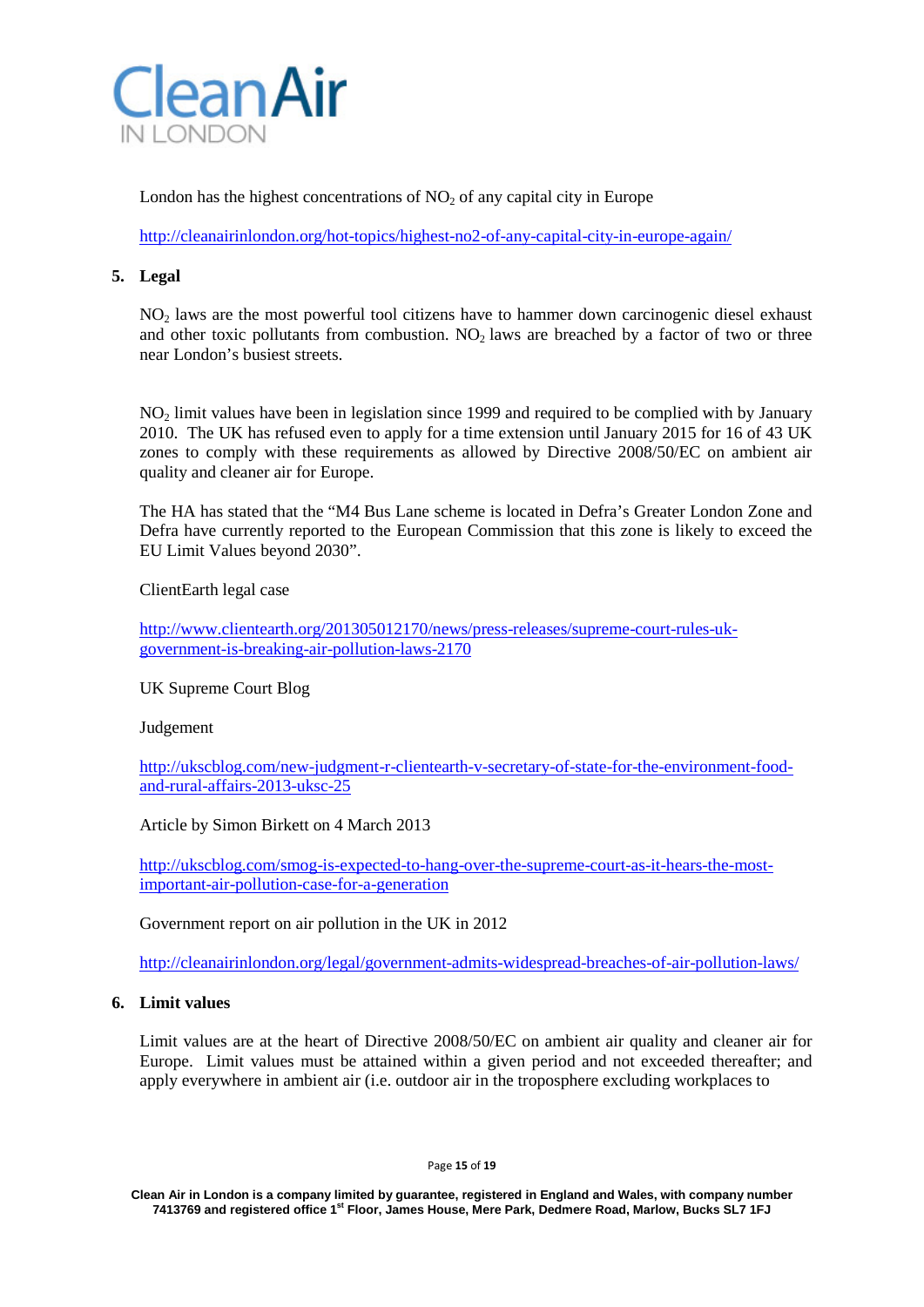

which members of the public do not have regular access) with three specific exclusions (Annex III). The requirements are absolute in order to protect public health and proportional i.e. it is likely to be much easier to mitigate the effects causing one breach than many. Air pollution may not be worsened where it exceeds limit values. Note that the UK's Environment Act 1995 introduced the concept of 'receptors' which is not repeated in EU law. Directive 2008/50/EC:

<http://eur-lex.europa.eu/LexUriServ/LexUriServ.do?uri=OJ:L:2008:152:0001:0044:EN:PDF>

## **Recital (9)**

**Air quality status should be maintained where it is already good, or improved.** Where the objectives for ambient air quality laid down in this Directive are not met, Member States should take action in order to comply with the limit values and critical levels, and where possible, to attain the target values and long-term objectives. **CAL emphasis.**

## **Article 2**

## **Definitions**

For the purposes of this Directive:

- **'ambient air' shall mean outdoor air in the troposphere, excluding workplaces as defined by Directive 89/654/EEC (3) where provisions concerning health and safety at work apply and to which members of the public do not have regular access**;
- **'pollutant' shall mean any substance present in ambient air and likely to have harmful effects on human health and/or the environment as a whole;**
- **'level' shall mean the concentration of a pollutant in ambient air or the deposition thereof on surfaces in a given time;**
- 'assessment' shall mean any method used to measure, calculate, predict or estimate levels;
- **'limit value' shall mean a level fixed on the basis of scientific knowledge, with the aim of avoiding, preventing or reducing harmful effects on human health and/or the environment as a whole, to be attained within a given period and not to be exceeded once attained;**

Etc…

## **Article 13 of Directive 2008/50/EC**

Limit values and alert thresholds for the protection of human health:

Member States shall ensure that, **throughout their zones and agglomerations**, levels of sulphur dioxide, PM10, lead, and carbon monoxide in ambient air do not exceed the limit values laid down in Annex XI. In respect of nitrogen dioxide and benzene, the limit values specified in Annex XI may not be exceeded from the dates specified therein. **Compliance with these requirements shall be assessed in accordance with Annex III.** The margins of

**Clean Air in London is a company limited by guarantee, registered in England and Wales, with company number 7413769 and registered office 1st Floor, James House, Mere Park, Dedmere Road, Marlow, Bucks SL7 1FJ**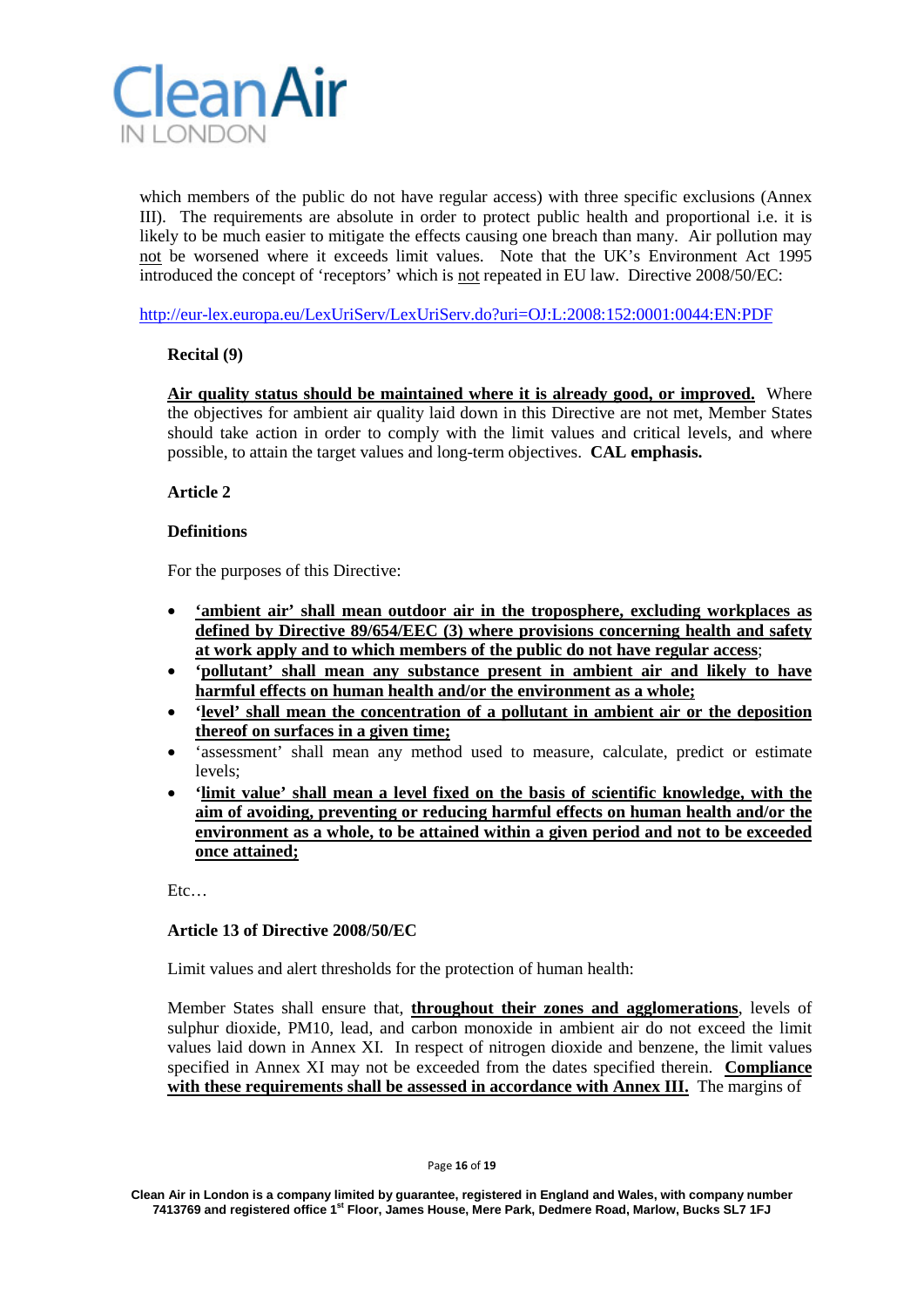

tolerance laid down in Annex XI shall apply in accordance with Article 22(3) and Article  $23(1)$ .

The alert thresholds for concentrations of sulphur dioxide and nitrogen dioxide in ambient air shall be those laid down in Section A of Annex XII.

## **Annex III**

Ambient air quality shall be assessed in all zones and agglomerations in accordance with the following criteria:

Ambient air quality shall be **assessed at all locations** except those listed in paragraph 2, in accordance with the criteria established by Sections B and C for the location of sampling points for fixed measurement. The principles established by Sections B and C shall also apply in so far as they are relevant in identifying the specific locations in which concentration of the

relevant pollutants are established where ambient air quality is assessed by indicative measurement or modelling.

## **Compliance with the limit values directed at the protection of human health shall not be assessed at the following locations**:

- a) any locations situated within areas where members of the public do not have access and there is no fixed habitation;
- b) in accordance with Article 2(1), on factory premises or at industrial installations to which all relevant provisions concerning health and safety at work apply;
- c) in the carriageway of roads; and on the central reservations of roads except where there is normally pedestrian access to the central reservation.

Directive 2008/50/EC has been transposed into UK law as the Air Quality Standards Regulations 2010:

[http://www.legislation.gov.uk/uksi/2010/1001/pdfs/uksi\\_20101001\\_en.pdf](http://www.legislation.gov.uk/uksi/2010/1001/pdfs/uksi_20101001_en.pdf)

The Environment Act 1995 introduced the concept of 'receptors' which does not exist in Directive 2008/50/EC.

## **7. How polluted in my road?**

Published by Jenny Jones, Green Party Member of the London Assembly

<http://www.howpollutedismyroad.org.uk/roads.php>

#### Page **17** of **19**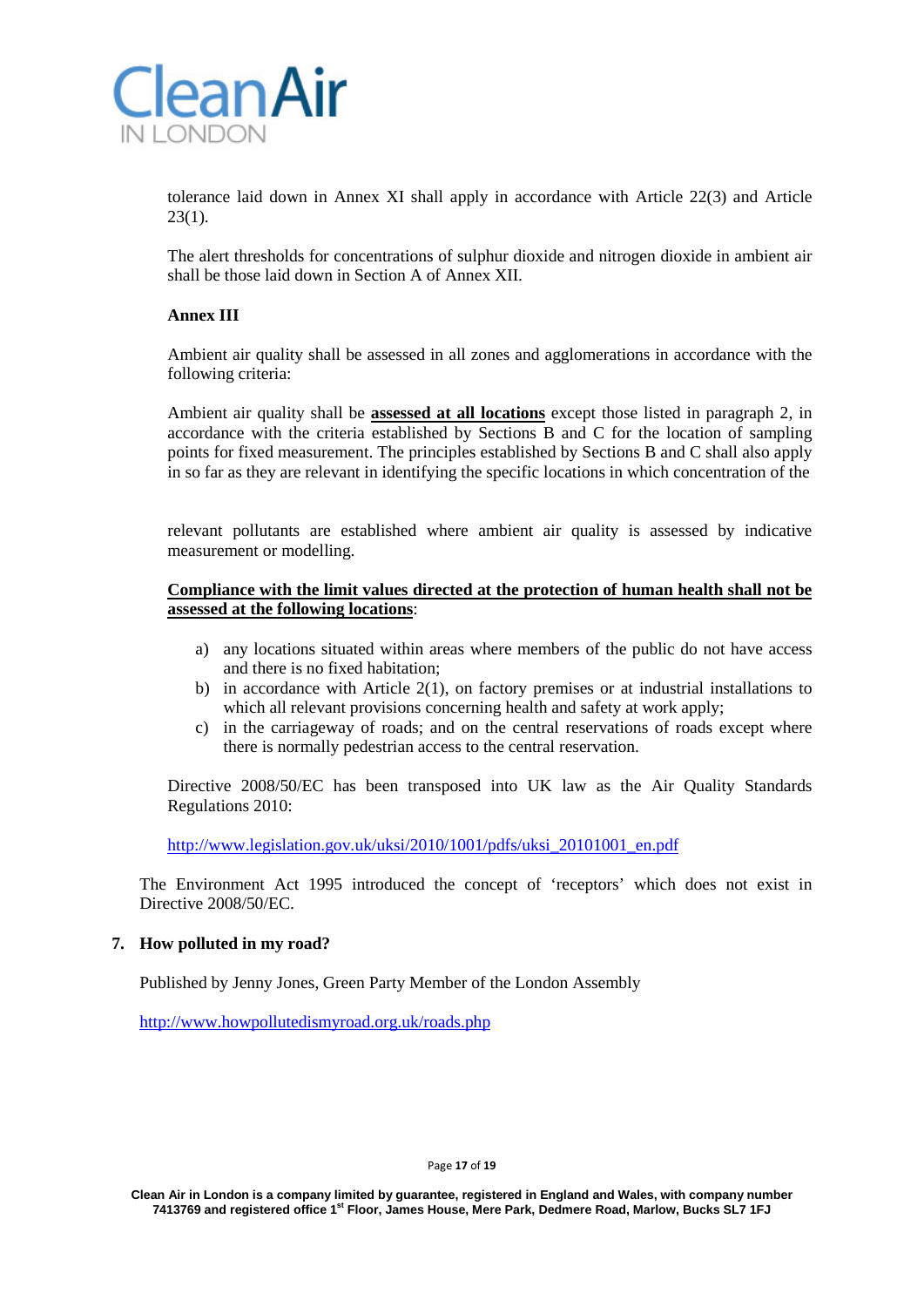

## **8. How polluted is my school?**

Published by Jenny Jones, Green Party Member of the London Assembly

<http://www.howpollutedismyroad.org.uk/schools.php>

## **9. Annual pollution map 2010**

Published by the London Air Quality Network

<http://www.londonair.org.uk/london/asp/annualmaps.asp>

## **10. Google maps**

<https://maps.google.co.uk/maps?hl=en>

#### **11. Heathrow**

Secretary of State announcement on 15 January 2009

<http://www.theyworkforyou.com/debates/?id=2009-01-15e.355.0>

Decision documents

[http://collections.europarchive.org/tna/20090210104125/http://www.dft.gov.uk/about/strategy/inf](http://collections.europarchive.org/tna/20090210104125/http:/www.dft.gov.uk/about/strategy/infrastructuredecisions/) [rastructuredecisions/](http://collections.europarchive.org/tna/20090210104125/http:/www.dft.gov.uk/about/strategy/infrastructuredecisions/)

## Heathrow consultation January 2008

[http://collections.europarchive.org/tna/20080305120253/http://www.dft.gov.uk/consultations/clos](http://collections.europarchive.org/tna/20080305120253/http:/www.dft.gov.uk/consultations/closed/heathrowconsultation/consultationdocument/) [ed/heathrowconsultation/consultationdocument/](http://collections.europarchive.org/tna/20080305120253/http:/www.dft.gov.uk/consultations/closed/heathrowconsultation/consultationdocument/)

Meeting the environmental tests (18 MB) (see pages 89 to 91)

[http://collections.europarchive.org/tna/20080305120253/http://www.dft.gov.uk/consultations/clos](http://collections.europarchive.org/tna/20080305120253/http:/www.dft.gov.uk/consultations/closed/heathrowconsultation/consultationdocument/chapte3.pdf) [ed/heathrowconsultation/consultationdocument/chapte3.pdf](http://collections.europarchive.org/tna/20080305120253/http:/www.dft.gov.uk/consultations/closed/heathrowconsultation/consultationdocument/chapte3.pdf)

## Impact Assessment

[http://collections.europarchive.org/tna/20080305120253/http://www.dft.gov.uk/consultations/clos](http://collections.europarchive.org/tna/20080305120253/http:/www.dft.gov.uk/consultations/closed/heathrowconsultation/consultationdocument/annxb.pdf) [ed/heathrowconsultation/consultationdocument/annxb.pdf](http://collections.europarchive.org/tna/20080305120253/http:/www.dft.gov.uk/consultations/closed/heathrowconsultation/consultationdocument/annxb.pdf)

Mayor's response February 2008 (see pages 12 to 22 and B1 to B2)

[http://legacy.london.gov.uk/mayor/planning/docs/mayors\\_response\\_heathrow\\_report.pdf](http://legacy.london.gov.uk/mayor/planning/docs/mayors_response_heathrow_report.pdf)

**Clean Air in London is a company limited by guarantee, registered in England and Wales, with company number 7413769 and registered office 1st Floor, James House, Mere Park, Dedmere Road, Marlow, Bucks SL7 1FJ**